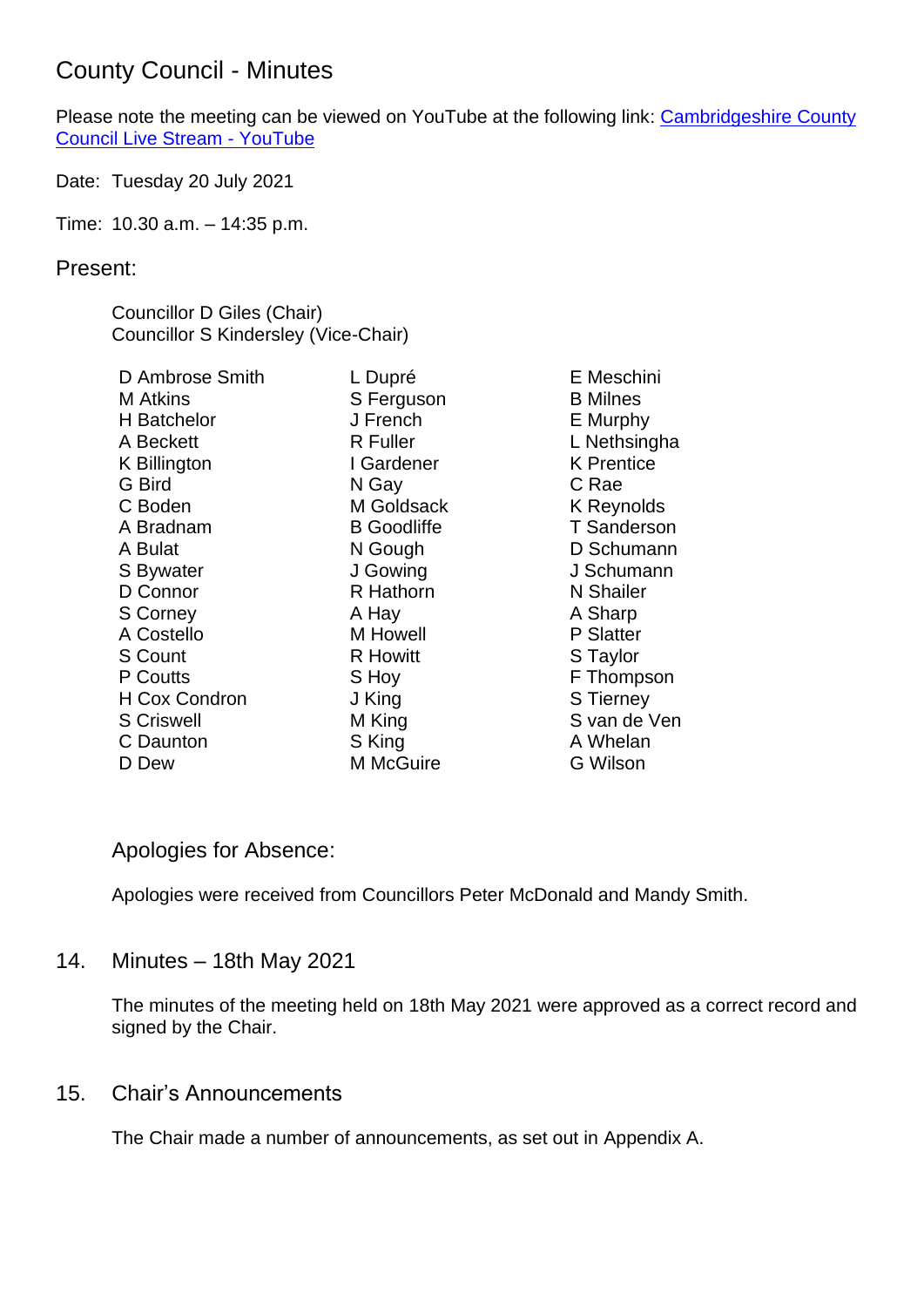#### 16. Declarations of Interest

Councillor Bulat declared a disclosable interest under the Code of Conduct in relation to Minute 23 c), as Co-chair of the Young Europeans Network for the3million. The Monitoring Officer had exercised her discretion to grant a dispensation to allow Councillor Bulat to take part in the debate.

Councillor Howell declared a non-statutory disclosable interest in relation to Minute 20, Members' Allowances, as he knew a member of the Independent Renumeration Panel. He stated that he had not and would not speak to this person on this matter.

#### 17. Public Question Time

The Chair reported that two questions had been received from members of the public, as set out in Appendix B.

18. Petitions

The Chair reported that no petitions had been received from members of the public.

#### 19. Items for determination from Policy and Resources Committees

(a) Strategy and Resources Committee

Treasury Management Report – Quarter Four Update 2020-21

It was moved by the Chair of the Strategy and Resources Committee, Councillor Nethsingha, and seconded by the Vice-Chair, Councillor Meschini, that the recommendation from the Strategy and Resources Committee, as set out on the Council agenda, be approved.

It was resolved by a majority by show of hands:

To note the Treasury Management Quarter Four Report for 2020/21.

*[Voting pattern: The majority of Conservatives, Liberal Democrat, Labour and Independents in favour; 1 Conservative abstained]*

(b) Environment and Green Investment Committee

Cambridgeshire and Peterborough Minerals and Waste Local Plan document (Version for Adoption)

It was moved by the Chair of the Environment and Green Investment Committee, Councillor Lorna Dupré, and seconded by the Vice-Chair, Councillor Nick Gay, that the recommendations from the Environment and Green Investment Committee, as set out on the Council agenda, be approved.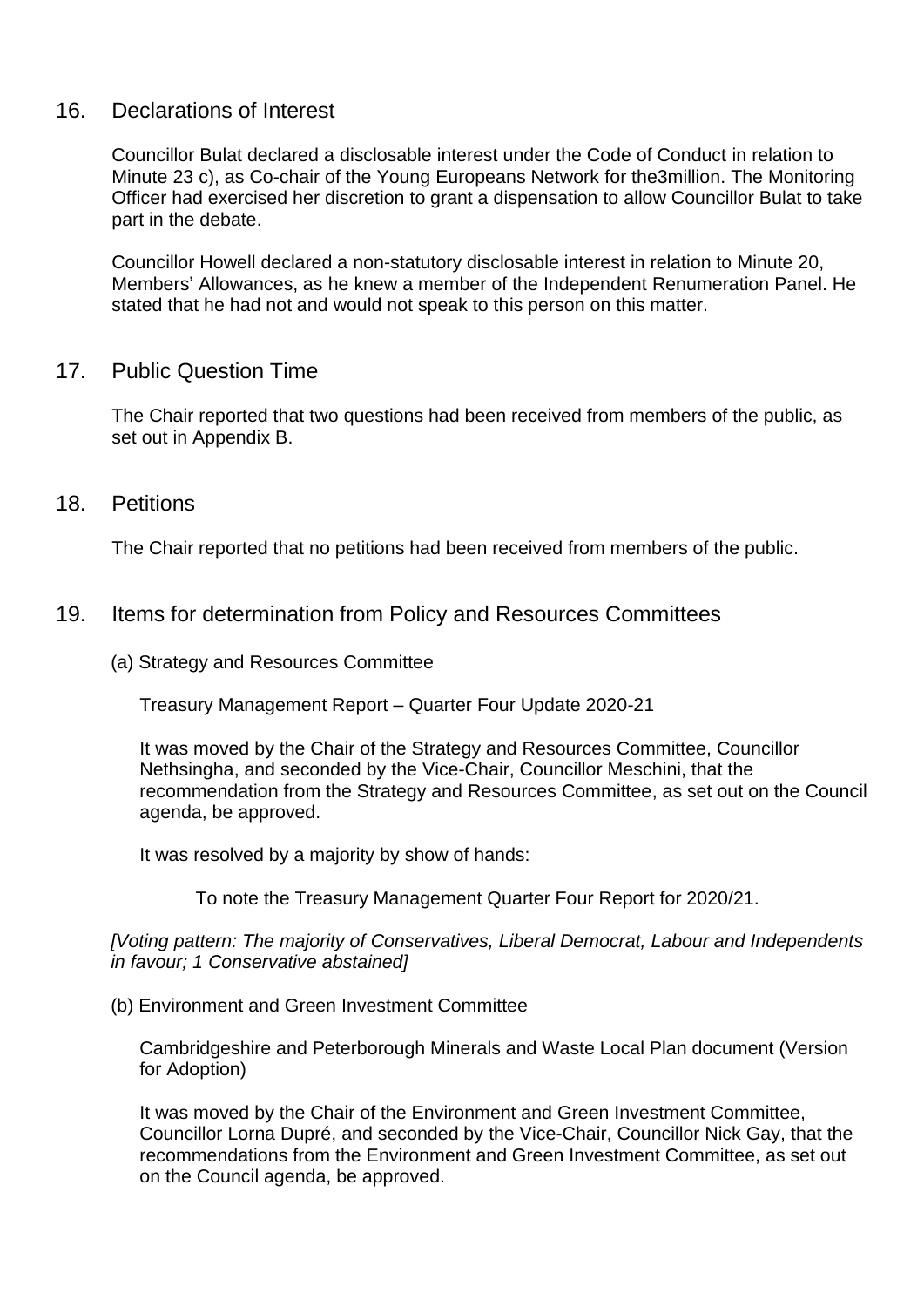It was resolved unanimously by show of hands to:

- a) Note the conclusions of the independent Inspector who was appointed to examine the submitted Cambridgeshire and Peterborough Minerals and Waste Local Plan.
- b) Adopt Cambridgeshire and Peterborough Minerals and Waste Local Plan, incorporating modifications as recommended by the Inspector ('Main Modifications') and other minor editorial modifications ('Additional Modifications'), as attached at Appendix B, subject to recommendation (f).
- c) Revoke and not use for decision making the following council documents:
	- Minerals and Waste Core Strategy (2011); and
	- Minerals and Waste Site Specific Proposals (2012).
- d) Endorse that the Cambridgeshire 'Policies Map' be updated in accordance with the draft maps as published during the examination of the Minerals and Waste Local Plan, as included at Appendix D of the report.
- e) Agree to revoke the following two Supplementary Planning Documents (SPDs) for decision making purposes in the Cambridgeshire area, and with such revocation only taking effect from the same date that the new Plan was adopted:
	- Location and Design of Waste Management Facilities SPD (2011); and
	- Block Fen / Lingwood Fen Master Plan SPD (2011).
- f) Agree that recommendation b) only comes into effect if Peterborough City Council had already agreed to adopt the Plan; or, if that agreement was not yet achieved by Peterborough City Council, recommendation b) would come into effect from the date that Peterborough City Council agreed to adopt the Plan.

#### 20. Members' Allowances

It was moved by the Chair of Council, Councillor Giles, seconded by the Vice-Chair of Council, Councillor Kindersley, and agreed unanimously by show of hands to formally receive the report of the Independent Remuneration Panel on Members' Allowances.

The recommendations as set out in the covering report were moved by the Chair of Council, Councillor Giles, seconded by the Vice-Chair of Council, Councillor Kindersley.

The Council thanked the Independent Remuneration Panel for its work on the review of Members' Allowances.

Following discussion, on being put to the vote, it was resolved by a majority by show of hands to:

- (a) consider the Panel's recommendations and accept the recommendations as they stand.
- (b) confirm the date of 10 May 2021 for the new scheme to come into effect.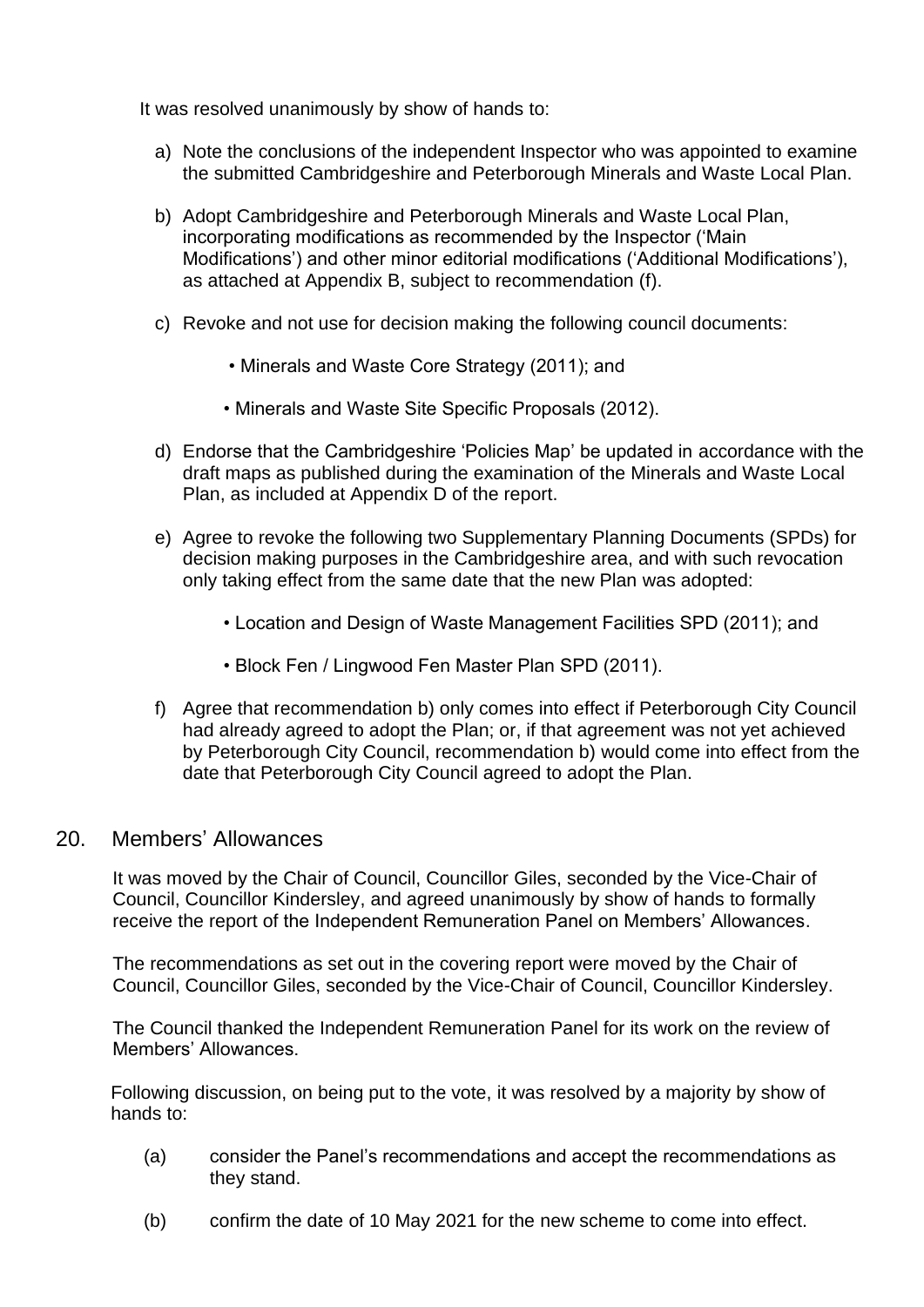- (c) formally revoke the existing Members' Allowances Scheme with effect from that date.
- (d) authorise the Monitoring Officer to prepare a new scheme to reflect the outcome of the Council's deliberations and to take any consequential action arising therefrom.
- (e) agree that the Chair and Vice-Chair of Council, which were not part of the Members' Allowances Scheme, should receive an allowance of £10,462 and £3,170 respectively.
- (f) ask the Constitution and Ethics Committee to prepare a policy to support parental leave for councillors for Council approval.
- (g) ask the Independent Remuneration Panel to undertake a review of the allowances for the new Policy and Service Committee Chairs and Vice-Chairs in twelve to eighteen months' time.

*[Voting pattern: 17 Conservatives, Liberal Democrat, Labour and Independents in favour; 9 Conservatives against; 2 Conservatives abstained.]*

#### 21. Appointment of Vice-Chair of Audit and Accounts Committee

It was moved by Councillor Nethsingha, seconded by Councillor Wilson, and resolved unanimously by show of hands to:

Appoint Councillor Nick Gay as Vice-Chair of the Audit and Accounts Committee for the municipal year 2021-2022.

#### 22. Appointments to Outside Organisations

It was moved by the Chair of Council, Councillor Giles, seconded by the Vice-Chair, Councillor Kindersley, and agreed unanimously by show of hands to:

Appoint Councillor Sanderson as the Council's fourth representative on the Local Government Association, and Councillor Atkins as the Liberal Democrat appointee on the Combined Authority Overview and Scrutiny Committee.

#### 23. Motions Submitted Under Council Procedure 10

Five motions had been submitted under Council Procedure Rule 10.

#### a) Motion from Councillor Mark Goldsack

The following motion was proposed by Councillor Goldsack and seconded by Councillor J Schumann:

Under the previous Conservative administration Cambridgeshire County Council committed in May 2020 to support the delivery of net-zero carbon emissions for Cambridgeshire when it approved its Climate Change and Environment Strategy. Work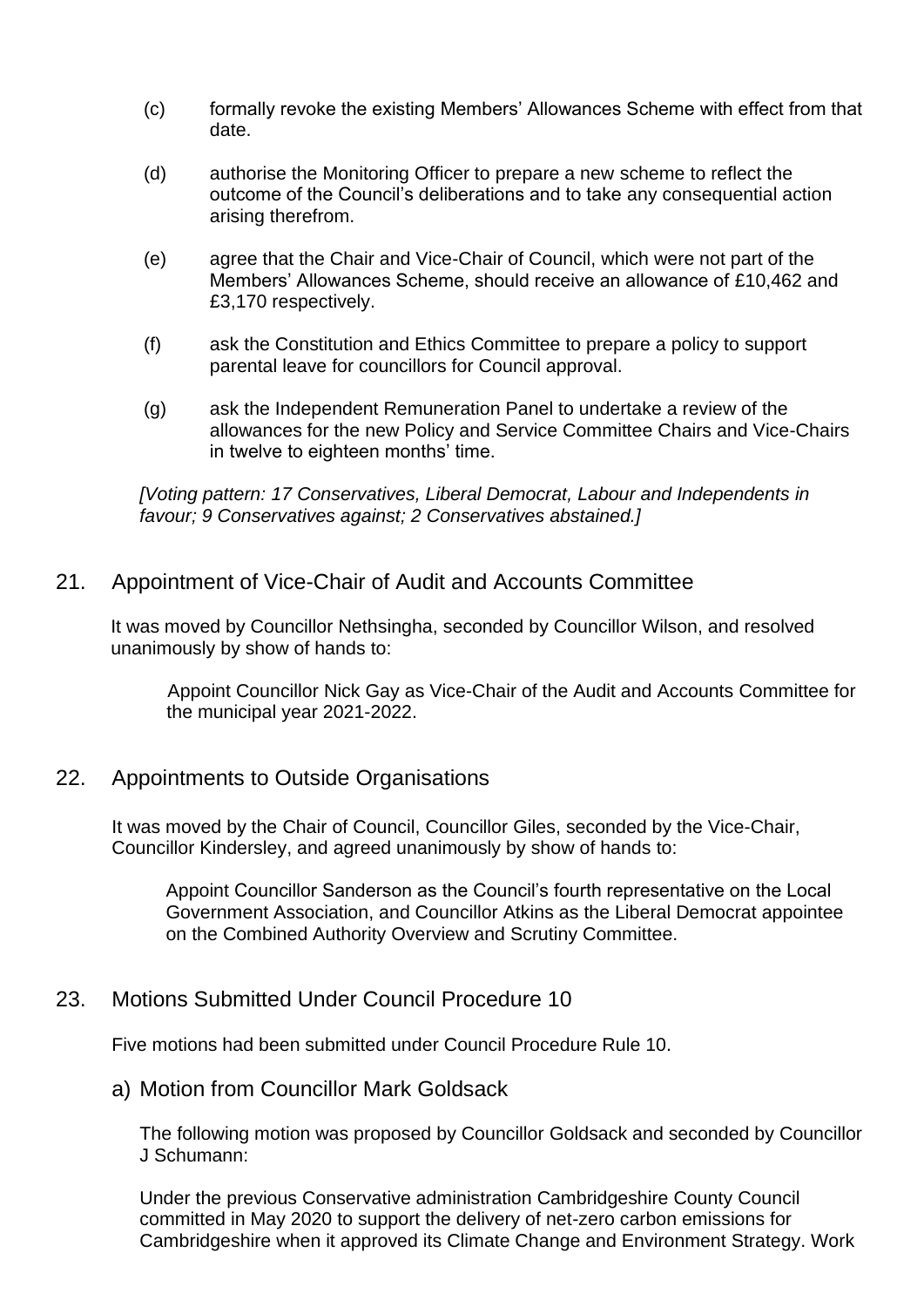started last year scoping 'Local Area Energy Planning' as a 'route map to net zero by 2050' for Cambridgeshire which was also highlighted in the recent report by the Cambridgeshire and Peterborough Independent Commission for Climate Change. A planned approach, such as 'Local Area Energy Planning' offers a more cost effective long term solution for decarbonisation and provides better local benefits for our communities.

The Council has already committed to investment into renewable energy generation and it is clear that Cambridgeshire must generate more renewable energy to help deliver its targets and its fair share of carbon emission reductions. Good examples of work underway are projects such as Solar Together, supporting residents to purchase solar PV for their roofs; Abraham Smart Energy grid, which uses already developed land to generate solar PV over car spaces; and solar farms, such as North Angle Solar Farm, which is at an acceptable human scale. These widely supported, Conservative administration schemes have resulted in huge praise for the County's efforts from groups and people including Friends of the Earth, putting Cambridgeshire County Council as one of, if not the leading, Green focussed local authority.

There are examples of renewable energy projects that are not best practice exemplars, or suitable at the size and scale being proposed in rural communities. It is important the council and its partners highlight both good and bad practice and find better local solutions. The proposed Sonica development, a 500MW solar farm that covers 2800 acres of farmland on the Eastern edges of Cambridgeshire, will impact the villages of Isle ham, Chippenham, Snail well, and Kennet, plus a number of villages in West Suffolk. For context it is over 2100 football pitches worth of land and will change the rural nature of the countryside in just one project! The electricity generated by this project will feed directly into the National Grid at Burwell providing no local benefit. There are so many better ways to get the same volume of renewable energy generated in Cambridgeshire than private solar PV farms of this scale using greenfield sites in the countryside.

In the village of Isleham, the consultation undertaken by Sonica falls well short of the statutory minimum required. It was a late addition to the site plan and after most of the consultation work in neighbouring villages was undertaken. The good people of Isleham are being unheard and mis-treated by this process, despite several representations to Sunnica direct.

The planning decision for the proposed Sunnica Project falls under the legislation for Nationally Significant Infrastructure Projects that will ultimately be determined by the Secretary of State. As it stands the Sunnica Project is not supported by the relevant elected Members of West Suffolk District Council, East Cambridgeshire District Council, and Suffolk County Council, as the other relevant 'host' planning authorities. In addition, both local MP's; locally elected County Council members; and all local and neighbouring Parish/town councils stand against the development.

This Council is requested to agree:

• The Chief Executive writes to the Secretary of State to express concern at the size and scale of the proposed 500MW Sunnica solar farm on agricultural farmland. The letter is to propose that better solutions for generating this scale of renewable energy can be achieved through a combination of retrofitting solar PV on roofs of homes and businesses; on brownfield sites and with smaller scale solar PV farms that work in harmony with the local communities. Delivery can be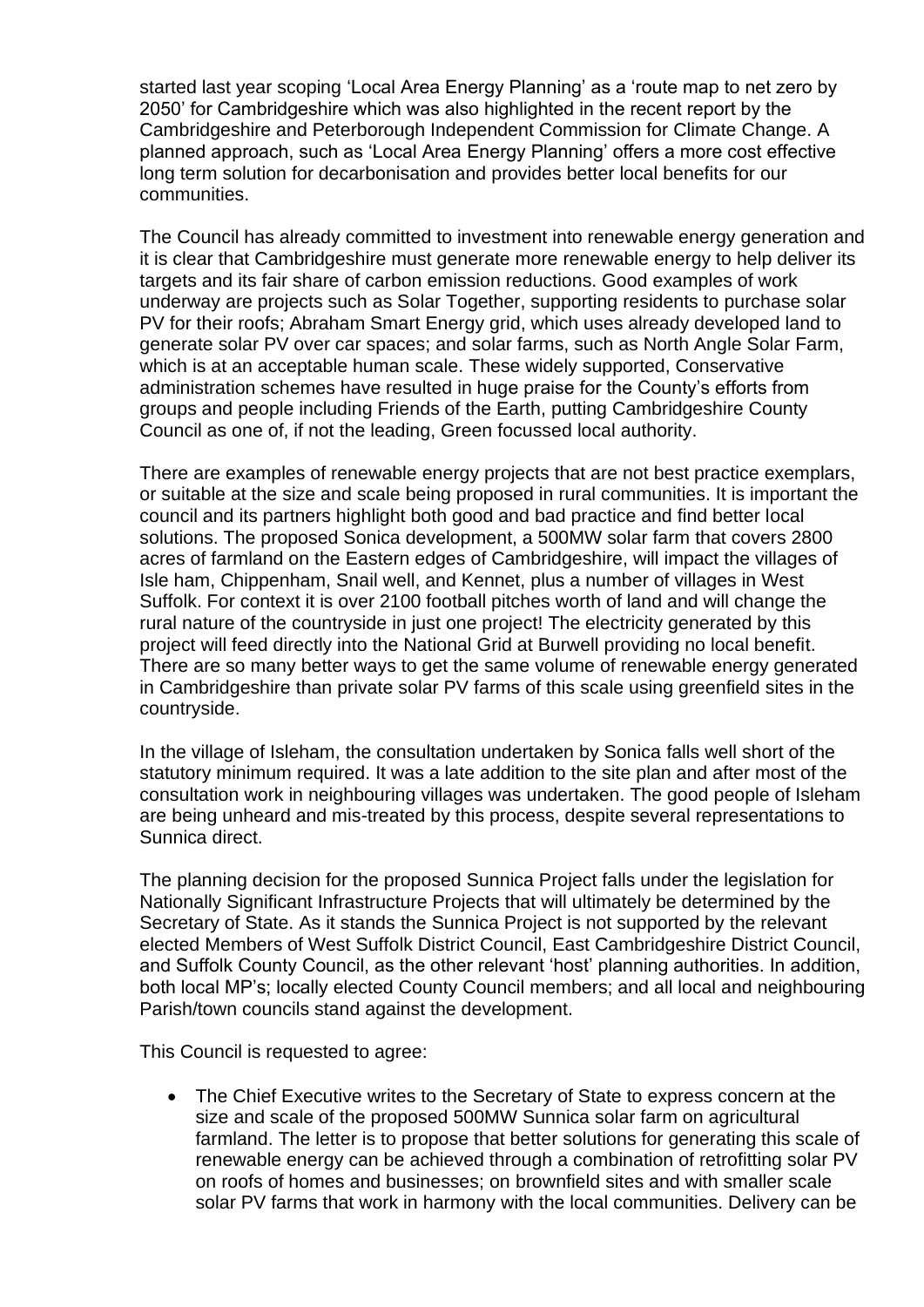achieved using 'Local Area Energy' planning which Local Authorities can lead in collaboration with their communities.

- The letter is to include that the consultation process for the proposed Sunnica development has major weaknesses and has failed local people, particularly in Isleham which was left out of early discussions.
- The letter is to also confirm that the planned size and spread of the proposed Sunnica development is wrong for the level of green field land required; has an unreasonable impact on the daily lives of rural communities; and that the Council does not support the Sunnica Proposal.
- The Council shares a copy of the letter sent to the Secretary of State with the other 'host' planning authorities, both local MP's, and the Cambridgeshire Parish Councils of Burwell, Chippenham, Fordham, Isleham, Kennett, Snailwell and Soham; to ensure its objections to the proposed Sunnica scheme are known.

Councillor Dupré moved an amendment seconded by Councillor Gay, as follows (Additions in bold and deletions shown in strikethrough):

Under the previous Conservative administration Cambridgeshire County Council committed in May 2020 to support the delivery of net-zero carbon emissions for Cambridgeshire when it approved its Climate Change and Environment Strategy. Work started last year scoping 'Local Area Energy Planning' as a 'route map to net zero by 2050' for Cambridgeshire which was also highlighted in the recent report by the Cambridgeshire and Peterborough Independent Commission for Climate Change. A planned approach, such as 'Local Area Energy Planning' offers a more cost effective long term solution for decarbonisation and provides better local benefits for our communities.

**The Joint Administration of the County Council is committed to reviewing the strategy with the aim of moving forward the Net Zero target for Cambridgeshire County Council towards 2030. This review will be carried out in the light of developments such as fresh information from the independent Cambridgeshire & Peterborough Commission on Climate Change, and successful trials of Local Area Energy Planning in Newcastle, Bridgend and Manchester.**

The Council has already committed to investment into renewable energy generation and it is clear that Cambridgeshire must generate more renewable energy to help deliver its **ambitious decarbonisation** targets and its fair share of carbon emission reductions. Good examples of work underway under way are projects such as Solar Together. supporting residents to purchase solar PV for their roofs **and domestic battery storage**; **Ba**Abraham Smart Energy grid, which uses already developed land to generate solar PV over car spaces; and solar farms, such as North Angle Solar Farm**.**, which is at an acceptable human scale. These widely supported, Conservative administration schemes have resulted in huge praise for the County's efforts from groups and people including Friends of the Earth, putting Cambridgeshire County Council as one of, if not the leading, Green focussed local authority. **These schemes, developed by officers in the Council's Climate Change & Energy Services team, have been supported across parties and by communities, putting Cambridgeshire in a strong position from which to extend its climate and sustainability ambitions.**

There are examples of renewable energy projects that are not best practice exemplars, or suitable at the size and scale being proposed in rural communities. It is important the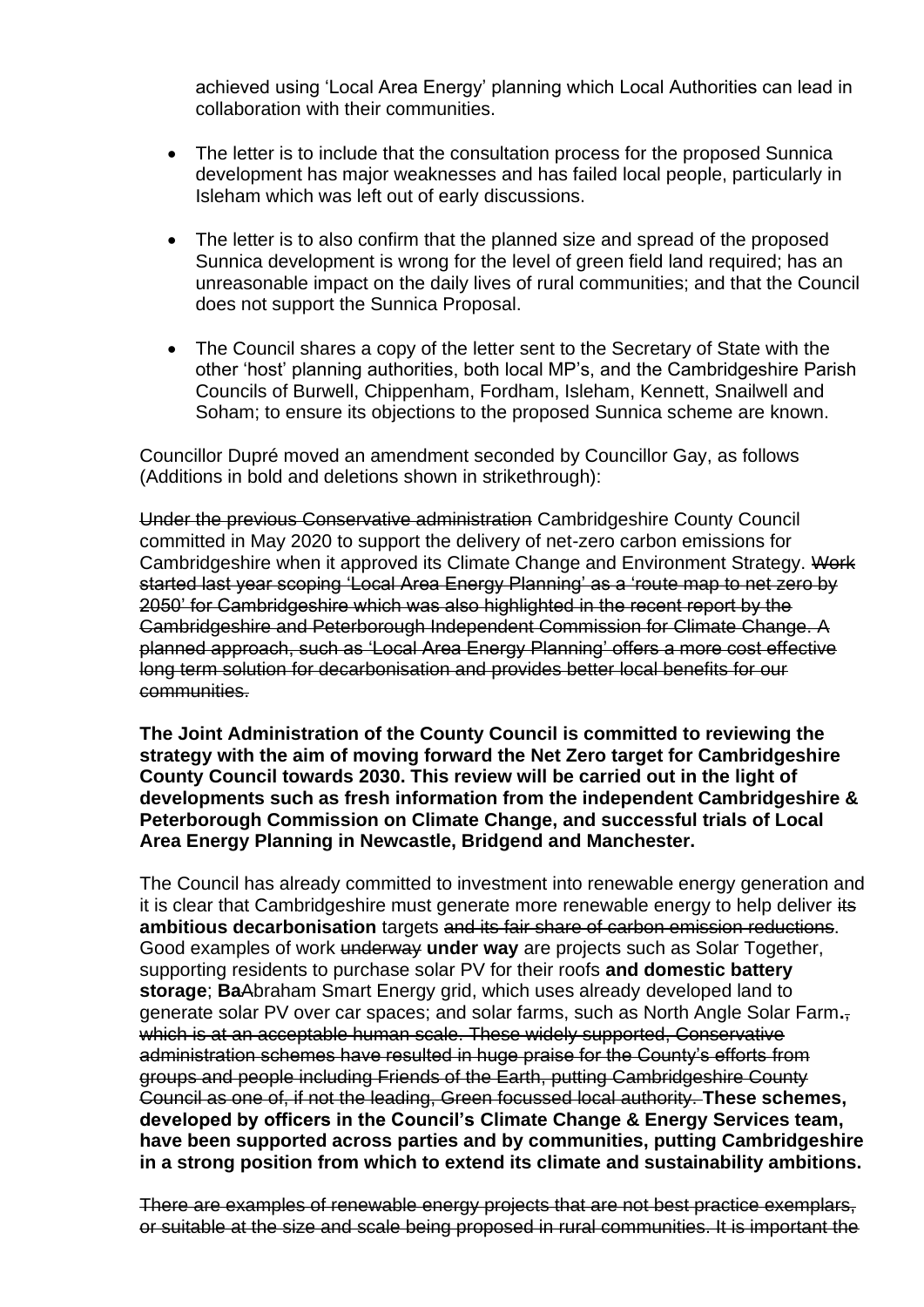council and its partners highlight both good and bad practice and find better local solutions. The proposed Sonica **Sunnica commercial** development, a 500MW solar farm that covers 2800 acres of farmland on the Eastern edges of Cambridgeshire, will impact the villages of Isleham, Chippenham, Snailwell, and Kennet**t**, **Burwell and Reach** plus a number of villages in West Suffolk. For context it is over 2100 football pitches worth of land and will change the rural nature of the countryside in just one project! The electricity generated by this project will feed directly into the National Grid at Burwell providing no local benefit. There are so many better ways to get the same volume of renewable energy generated in Cambridgeshire than private solar PV farms of this scale using greenfield sites in the countryside.

In the village of Isleham, the consultation undertaken by Sonica falls well short of the statutory minimum required. It was a late addition to the site plan and after most of the consultation work in neighbouring villages was undertaken. The good people of Isleham are being unheard and mis-treated by this process, despite several representations to Sunnica direct. **It is disappointing that communities including Isleham were included late in the initial round of consultation, and that COVID restrictions in force at that time limited the nature of the consultation that could be undertaken.** 

The planning decision for the proposed Sunnica Project falls under the legislation for Nationally Significant Infrastructure Projects that will ultimately be determined by the Secretary of State. As it stands the Sunnica Project is not supported by the relevant elected Members of West Suffolk District Council, East Cambridgeshire District Council, and Suffolk County Council, as the other relevant 'host' planning authorities. In addition, both local MP's; locally elected County Council members; and all local and neighbouring Parish/town councils stand against the development. **A joint response was made by this Council in December 2020 along with Suffolk County Council, East Cambridgeshire District Council, and West Suffolk Council, which acknowledged the need to increase renewable energy generation, while noting that no updates to the National Policy Statements for Renewable Energy Infrastructure had been produced to indicate that solar PV on the scale proposed is appropriate.**

This Council is requested to agree **resolves**:

- **to continue to work in partnership with Suffolk County Council, East Cambridgeshire District Council, and West Suffolk Council to make representations in respect of the Sunnica proposals as they develop.**
- The Chief Executive writes **to instruct the Chief Executive to write** to the Secretary of State to express concern at the size and scale of the proposed 500MW Sunnica solar farm on agricultural farmland**, the effect of COVID restrictions on opportunities for public engagement and the omission of some residents from the initial round of consultations, and the impact of the proposals on rural communities.** The letter is to propose that better solutions for generating this scale of renewable energy can be achieved through a combination of retrofitting solar PV on roofs of homes and businesses; on brownfield sites and with smaller scale solar PV farms that work in harmony with the local communities. Delivery can be achieved using 'Local Area Energy' planning which Local Authorities can lead in collaboration with their communities.
- The letter is to include that the consultation process for the proposed Sunnica development has major weaknesses and has failed local people, particularly in Isleham which was left out of early discussions.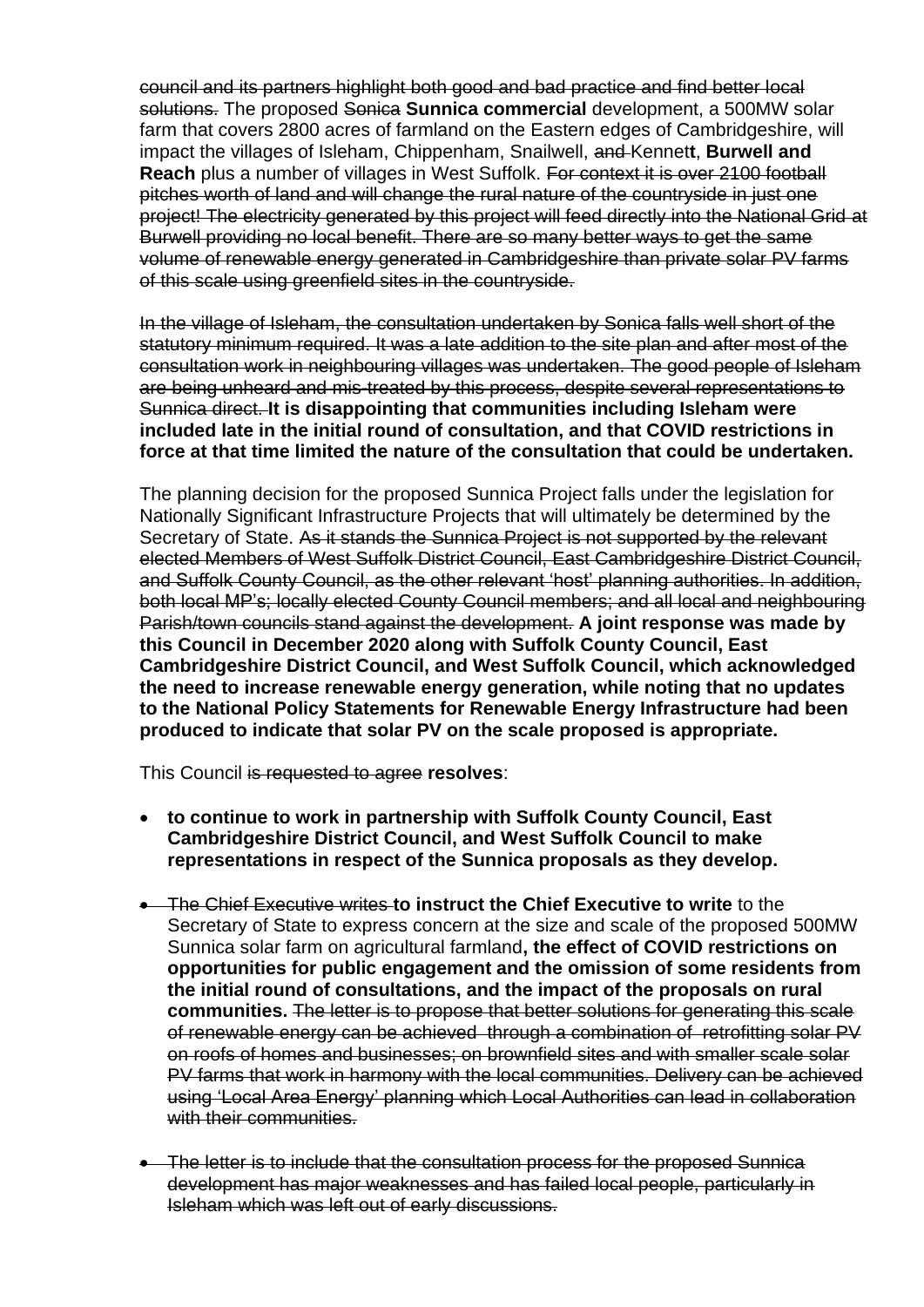- The letter is to also confirm that the planned size and spread of the proposed Sunnica development is wrong for the level of green field land required; has an unreasonable impact on the daily lives of rural communities; and that the Council does not support the Sunnica Proposal.
- To The Council shares a copy of the letter sent to the Secretary of State with the other 'host' planning authorities, both local MP's, and the Cambridgeshire Parish Councils of Burwell, Chippenham, Fordham, Isleham, Kennett, **Reach,** Snailwell and Soham; to ensure its objections to the proposed Sunnica scheme are known.
- **To share** a copy of the letter sent to the Secretary of State with the other 'host' planning authorities, both local MP's, and the Cambridgeshire Parish Councils of Burwell, Chippenham, Fordham, Isleham, Kennett, **Reach,** Snailwell and Soham**.**; to ensure its objections to the proposed Sunnica scheme are known.

Following discussion under Part 4 Rules of Procedure, Part 4.1 – Council Procedure Rules, paragraph 15.5 of the Constitution, more than 14 Members requested a recorded vote on this matter.

After further discussion, on being put to the vote the amendment was carried, as set out in the recorded vote in Appendix C.

Following discussion, on being put to the vote by show of hands the substantive motion, as set out below, was carried by a majority.

Cambridgeshire County Council committed in May 2020 to support the delivery of netzero carbon emissions for Cambridgeshire when it approved its Climate Change and Environment Strategy.

The Joint Administration of the County Council is committed to reviewing the strategy with the aim of moving forward the Net Zero target for Cambridgeshire County Council towards 2030. This review will be carried out in the light of developments such as fresh information from the independent Cambridgeshire & Peterborough Commission on Climate Change, and successful trials of Local Area Energy Planning in Newcastle, Bridgend and Manchester.

The Council has already committed to investment into renewable energy generation and it is clear that Cambridgeshire must generate more renewable energy to help deliver ambitious decarbonisation targets. Good examples of work under way are projects such as Solar Together, supporting residents to purchase solar PV for their roofs and domestic battery storage; Babraham Smart Energy grid, which uses already developed land to generate solar PV over car spaces; and solar farms, such as North Angle Solar Farm**.** These schemes, developed by officers in the Council's Climate Change & Energy Services team, have been supported across parties and by communities, putting Cambridgeshire in a strong position from which to extend its climate and sustainability ambitions.

The proposed Sunnica commercial development, a 500MW solar farm that covers 2800 acres of farmland on the Eastern edges of Cambridgeshire, will impact the villages of Isleham, Chippenham, Snailwell, Kennett, Burwell and Reach plus a number of villages in West Suffolk.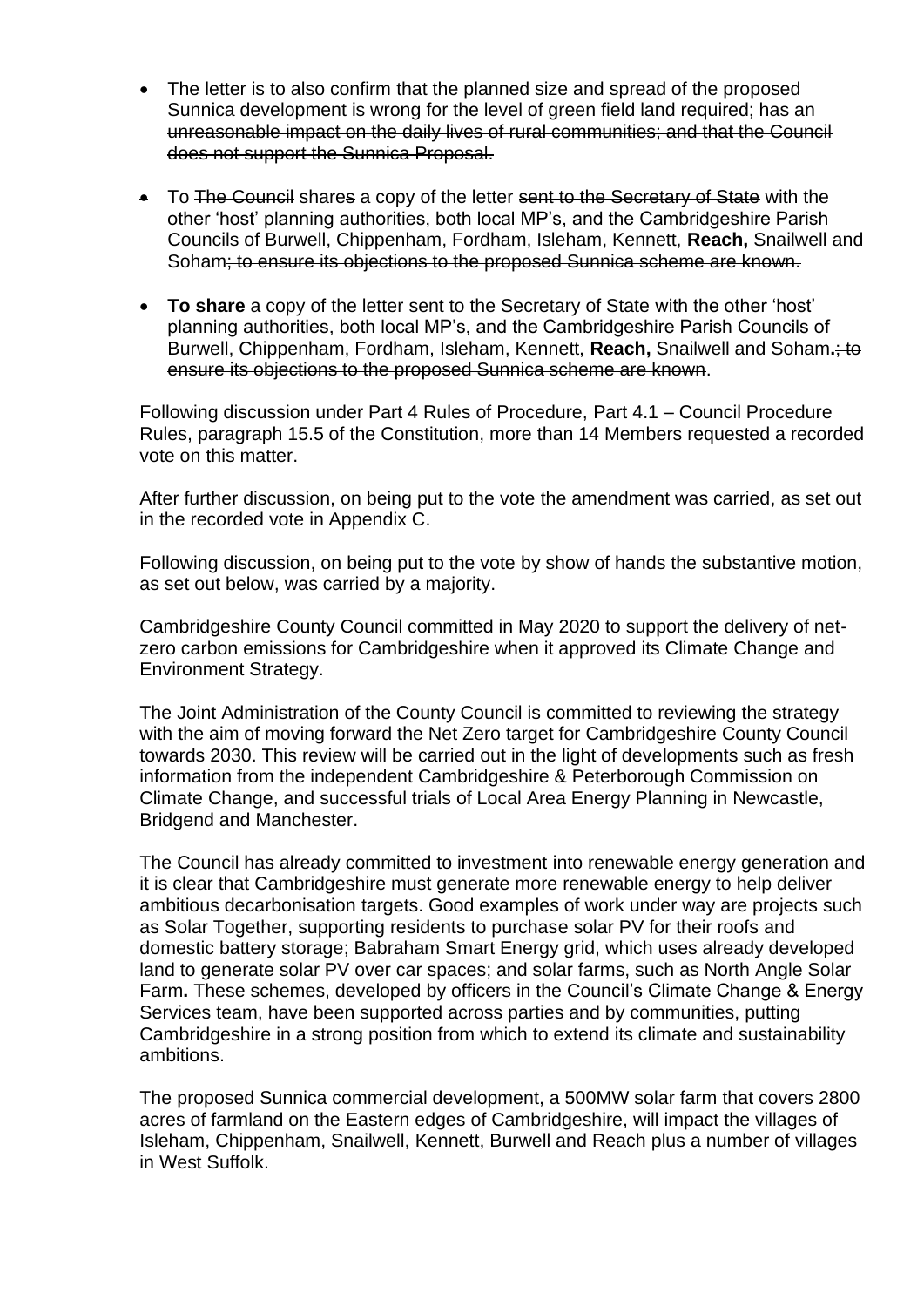It is disappointing that communities including Isleham were included late in the initial round of consultation, and that COVID restrictions in force at that time limited the nature of the consultation that could be undertaken.

The planning decision for the proposed Sunnica Project falls under the legislation for Nationally Significant Infrastructure Projects that will ultimately be determined by the Secretary of State. A joint response was made by this Council in December 2020 along with Suffolk County Council, East Cambridgeshire District Council, and West Suffolk Council, which acknowledged the need to increase renewable energy generation, while noting that no updates to the National Policy Statements for Renewable Energy Infrastructure had been produced to indicate that solar PV on the scale proposed is appropriate.

This Council resolves:

- to continue to work in partnership with Suffolk County Council, East Cambridgeshire District Council, and West Suffolk Council to make representations in respect of the Sunnica proposals as they develop.
- to instruct the Chief Executive to write to the Secretary of State to express concern at the size and scale of the proposed 500MW Sunnica solar farm on agricultural farmland, the effect of COVID restrictions on opportunities for public engagement and the omission of some residents from the initial round of consultations, and the impact of the proposals on rural communities.
- To share a copy of the letter with the other 'host' planning authorities, both local MP's, and the Cambridgeshire Parish Councils of Burwell, Chippenham, Fordham, Isleham, Kennett, Reach**,** Snailwell and Soham.
- To share a copy of the letter with the other 'host' planning authorities, both local MP's, and the Cambridgeshire Parish Councils of Burwell, Chippenham, Fordham, Isleham, Kennett, Reach, Snailwell and Soham.

*[Voting pattern: the majority of Conservatives, Liberal Democrat, Labour and Independents in favour; 1 Conservative against; 1 Conservative abstained.]*

b) Motion from Councillor Elisa Meschini

The following motion was proposed by Councillor Meschini and seconded by Councillor M King:

The covid-19 pandemic has exposed the need for sustainable government funding to carry local authorities through this pandemic and beyond. It has also exposed the effects of this government's failure to update – despite intensive lobbying on the subject – the funding formula for Cambridgeshire.

Cambridgeshire, as a fast growing area of the UK, makes a positive contribution to the national Gross Value Added. A fairer assessment of the funding formula should be based on and account for the rising demand for social care and children's services, the growth in older population, and the rising deprivation as a result of incomes being affected by the pandemic. The recent census will 'reset' population statistics from 2021 and funding allocations must be updated to reflect the results of the census as and when available as the current 2011-based projections significantly understate population growth in Cambridgeshire.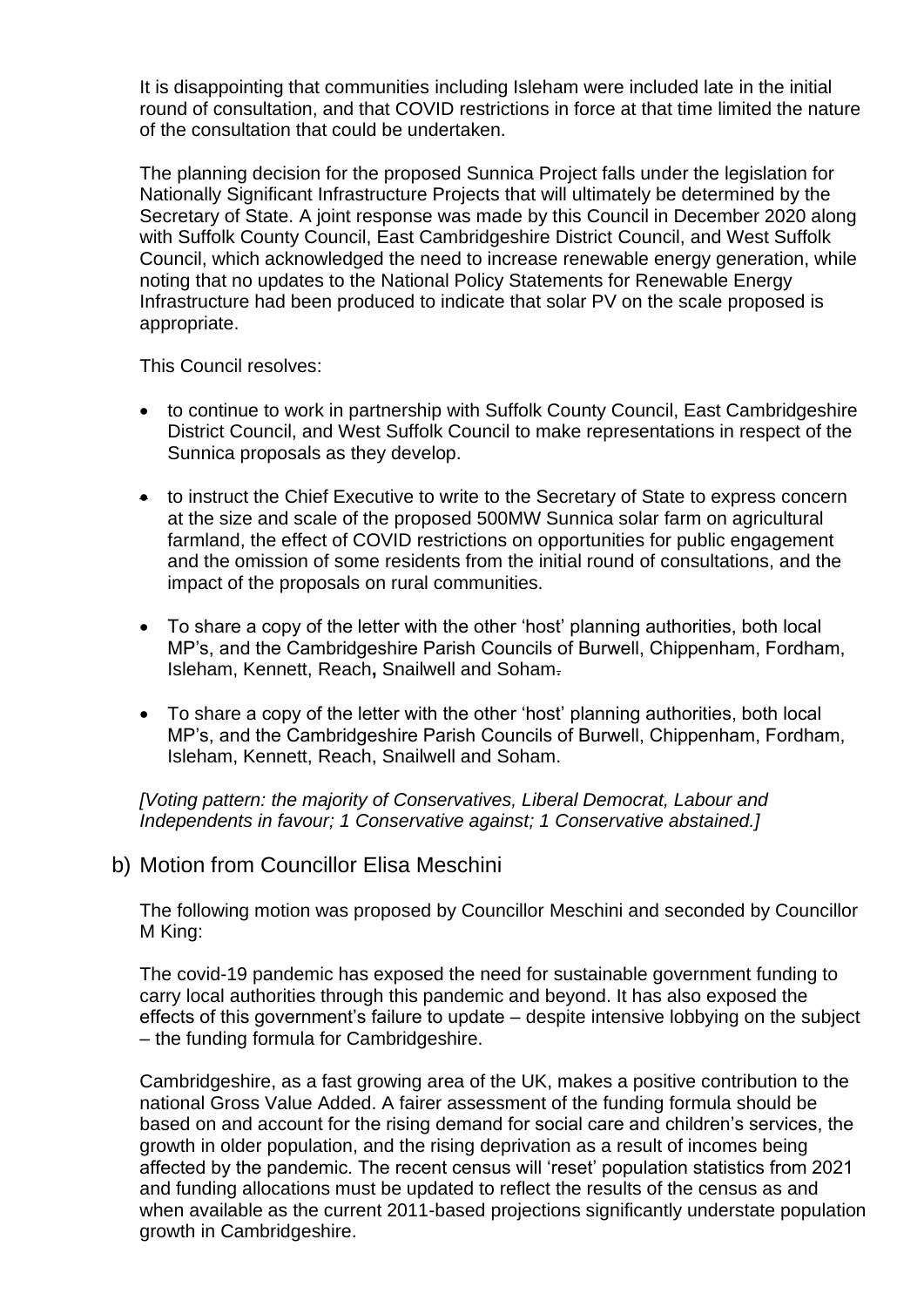This Council instructs the Chief Executive to work with leaders (political and officer) and MPs to present the case for a review of the funding formula for Cambridgeshire and Peterborough to Government by November 2021.

Following discussion, on being put to the vote the motion was carried unanimously by show of hands.

c) Motion from Councillor Lorna Dupré

The following motion was proposed by Councillor Dupré and seconded by Councillor Bulat.

This Council notes that:

- 1. the European Union (Withdrawal Agreement) Act 2020 gives powers in UK law to implement provisions for protecting citizens' rights in the Withdrawal Agreement, and the similar separation agreements with Switzerland and with the EEA EFTA states (Iceland, Liechtenstein, and Norway);
- 2. the provisions in the Withdrawal Agreement set out a framework for the continued legal residence (and associated rights, including social security and healthcare rights) of EU citizens living in the UK, and UK nationals living in the EU, beyond 31 December 2020;
- 3. EU citizens may apply for the EU Settlement Scheme, with a deadline of 30 June 2021 which has now passed; and
- 4. the House of Commons briefing paper 8772 Citizens' rights provisions in the European Union (Withdrawal Agreement) Bill 2019-20 highlights that some EU citizens may be unaware of the need to apply for settled status or may have difficulty in doing so.

This Council recognises

- a. its role in ensuring that EU citizens know they are welcome in Cambridgeshire, and in working together with partner authorities and agencies to ensure information about late application to the EU Settlement Scheme is available and accessible;
- b. its responsibilities towards Looked After children, and adults in receipt of Social Care, who are EU citizens, and in particular the importance of ensuring that all care leavers who have to apply to the EU Settlement Scheme have been supported to make a successful application for full settled status;
- c. The many factors which might satisfy as eligible reasons for a late application to be accepted, including
	- where a parent, quardian or Local Authority has failed to apply on behalf of a child • where a person has or had a serious medical condition, which meant they were unable to apply by the relevant deadline
	- where someone is a victim of modern slavery or is in an abusive relationship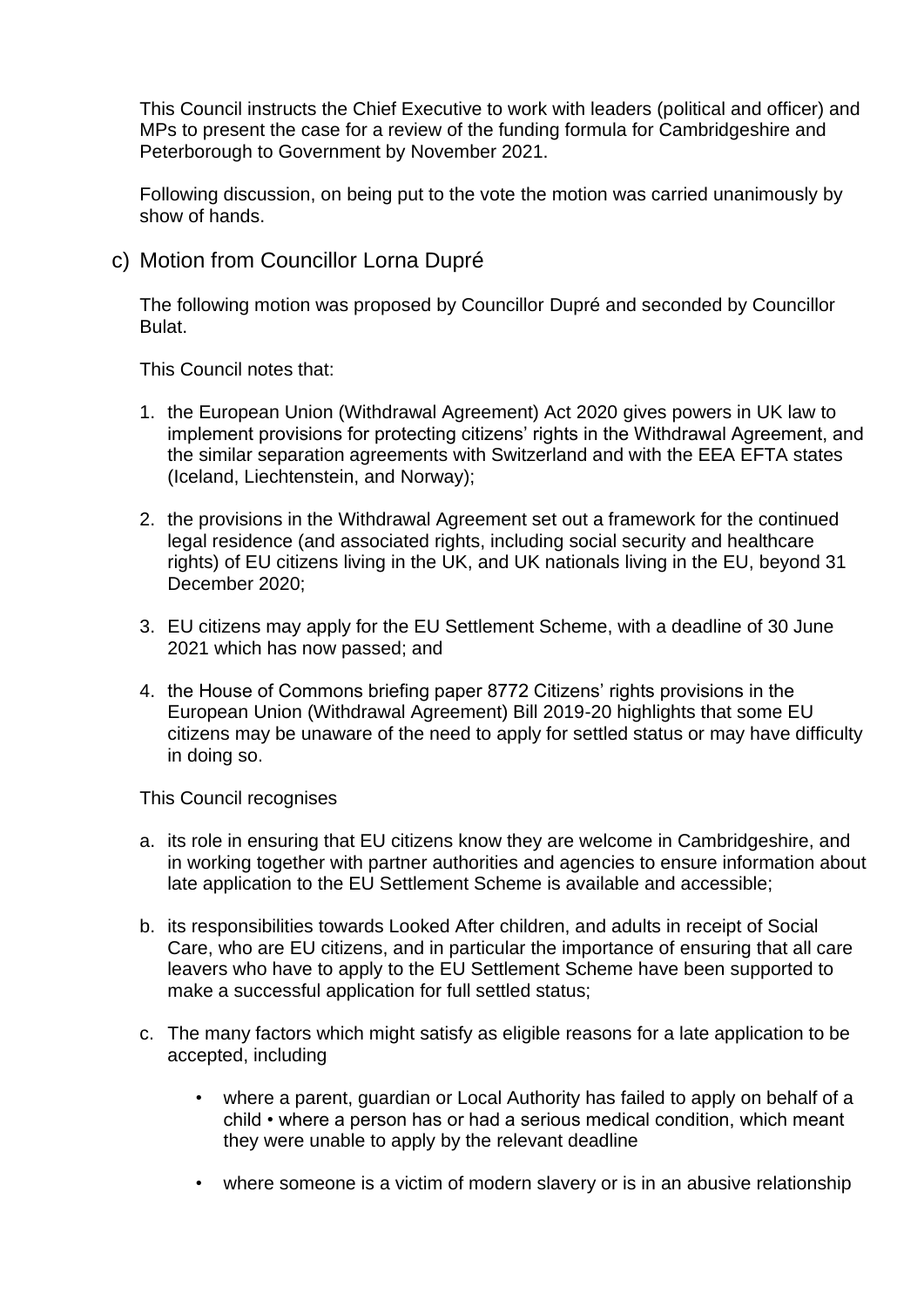- where someone is isolated, vulnerable or did not have the digital skills to access the application process
- where a person was unable to apply by the relevant deadline for compelling practical or compassionate reasons – including in light of the COVID-19 pandemic.
- d. the difficulties faced by many applicants to the EU Settlement Scheme resulting from the insistence of the Government on digital-only proof of status; and
- e. the need for advice, not just for applicants, but also for those required to check residents' digital proof of full settled status.

This Council therefore resolves

- A. to work with partner councils and agencies to deliver a proactive and readily accessible information campaign about late application, and support to make such applications, through public facilities including (but not limited to) libraries and community centres, to ensure no EU citizen is left unaware of the need to apply, and where to turn to get the help they need, whether from this Council or other agencies;
- B. to mobilise the County's Community Resilience Group to share the responsibility to promote late applications and provide the support some people may need to apply;
- C. to ensure all Looked After Children and adults in receipt of Social Care, who are EU citizens and for whom the Council is responsible, have been supported to complete applications to the EU Settlement Scheme, and that late application is pursued as a matter of urgency for all such residents who have not made an application to the EU Settlement Scheme before the 30 June deadline;
- D. to develop and implement a targeted programme, through the Council's Think Communities team and its relationships with district, city, town and parish councils, to engage with EU citizens most likely to fall into vulnerable categories including those in (c) above; E. to provide IT support in libraries and other venues to support applicants who are finding it difficult to complete the digital application process, or to view and prove their digital status; F. to provide training for council staff to signpost EU citizens if they come into contact with someone without full settled status;
- G. to request that colleges delivering English language courses ensure they include messages about late applications in their course materials, and liaise with the Mayor and Combined Authority as the funding body for Skills to support this initiative; and
- H. to work with partner councils and agencies to provide a programme of information for those such as landlords and employers whose roles require them to check digital proof of status.

Following discussion, on being put to the vote the motion was carried unanimously by show of hands.

d) Motion from Councillor Steve Tierney

The following motion was proposed by Councillor Tierney and seconded by Councillor Hoy: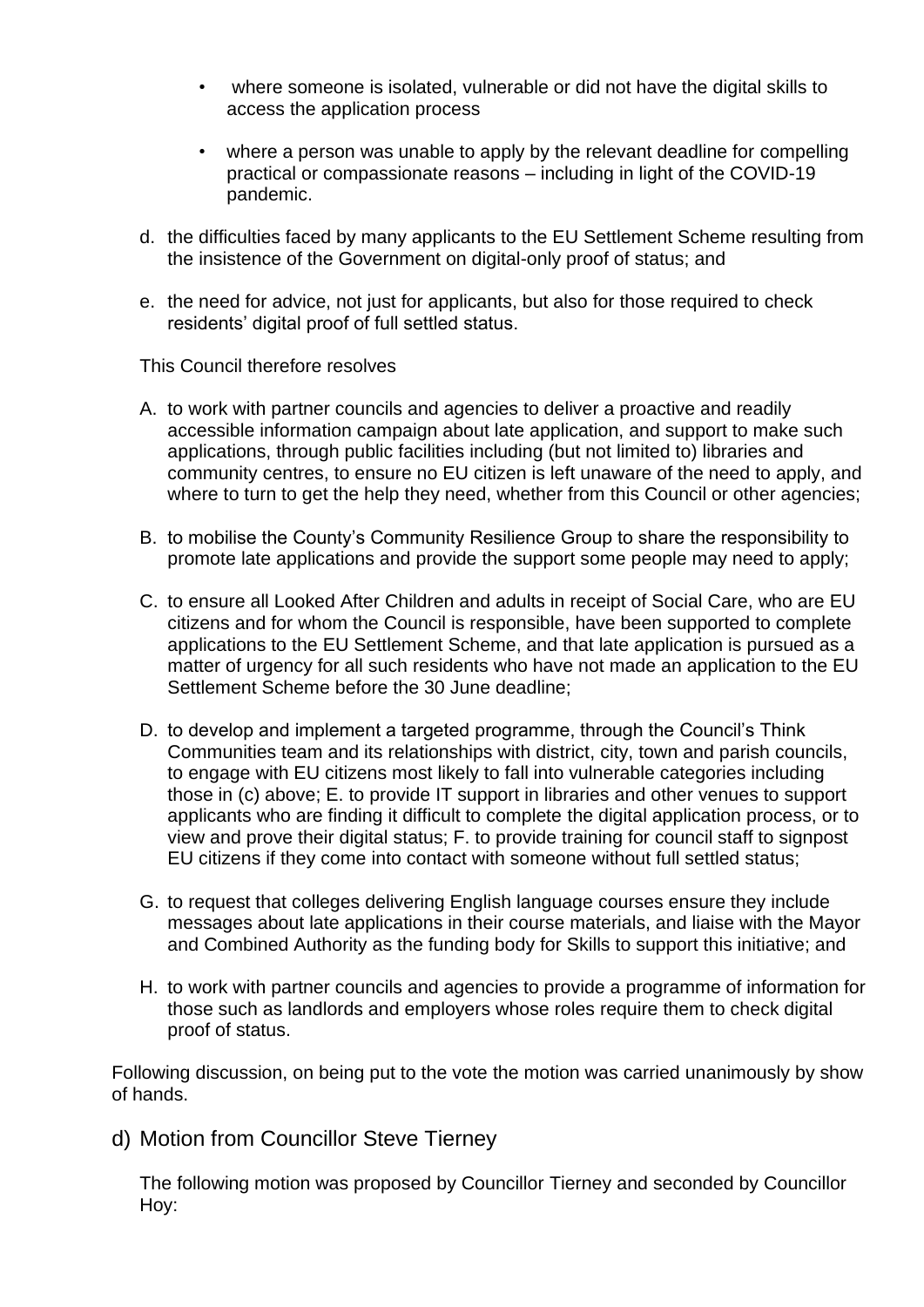This Council recognises that our County highways have been significantly underfunded for many years, through various administrations (including when Labour, the Liberal Democrats and Independents shared control.) While there may have been good reasons for hard decisions to be taken, the situation is unsustainable.

This Council notes that the highways budget has experienced a £6m reduction in central government grant compared to the previous year. The LibDem (led) Administration has failed to allocate £6.3 Million to the highways budget from the identified revenue underspend in 2020-21, despite suggestions during election campaigns that the paucity of highways condition would be remedied. Areas of deprivation, already subject to disparities of wealth and health are of particular concern when even their basic infrastructure is in poor condition. Urgent action must be taken before our highways fall into any further disrepair. This action is needed across the County, but initial focus should be on those areas with the greatest deprivation.

Areas of Greatest Deprivation:

| Fenland 003F   | <b>Staithe</b>                 | 1758 |
|----------------|--------------------------------|------|
| Fenland 002C   | Waterlees                      | 2010 |
| Fenland 002D   | Waterlees                      | 2857 |
| Fenland 007B   | <b>March East</b>              | 3174 |
| Fenland 003I   | Medworth                       | 3986 |
| Fenland 003H   | Medworth                       | 4231 |
| Cambridge 006F | Abbey                          | 4183 |
| Fenland 001D   | Roman Bank                     | 4872 |
| Cambridge 006D | Abbey                          | 5217 |
| Fenland 004C   | Elm & Christchurch             | 5380 |
| Fenland 003C   | Octavia Hill                   | 5517 |
| Fenland 006D   | Lattersey                      | 5753 |
| Fenland 002A   | Clarkson                       | 5877 |
| Cambridge 001C | Kings Hedges                   | 6022 |
| Hunts 008B     | Huntingdon N.                  | 6125 |
| Hunts 008A     | Huntingdon E.                  | 6204 |
| Fenland 003B   | Octavia Hill                   | 6816 |
| Fenland 004A   | Elm & Christchurch             | 6854 |
| Fenland 005A   | March Nth.                     | 6920 |
| Fenland 004E   | Parson Drove & Wisbech St Mary | 6927 |
| Fenland 004F   | Parson Drove & Wisbech St Mary | 7346 |
| Hunts 022D     | Eaton Socon                    | 7433 |

This motion does not seek to blame the current administration, as successive budgets have created the issue. It does, however, note that the current administration now has the power to take decisions to address an imbalance between the wealthiest and poorest parts of the County.

Therefore, this Council agrees to:

- a) An immediate audit of roads and footpaths in these areas or greatest deprivation to be concluded before Winter 2021.
- b) Dedicated and significant spend on the highways and footpaths of the following divisions; Staithe, Waterlees, March East & Rural, Medworth, Abbey to bring all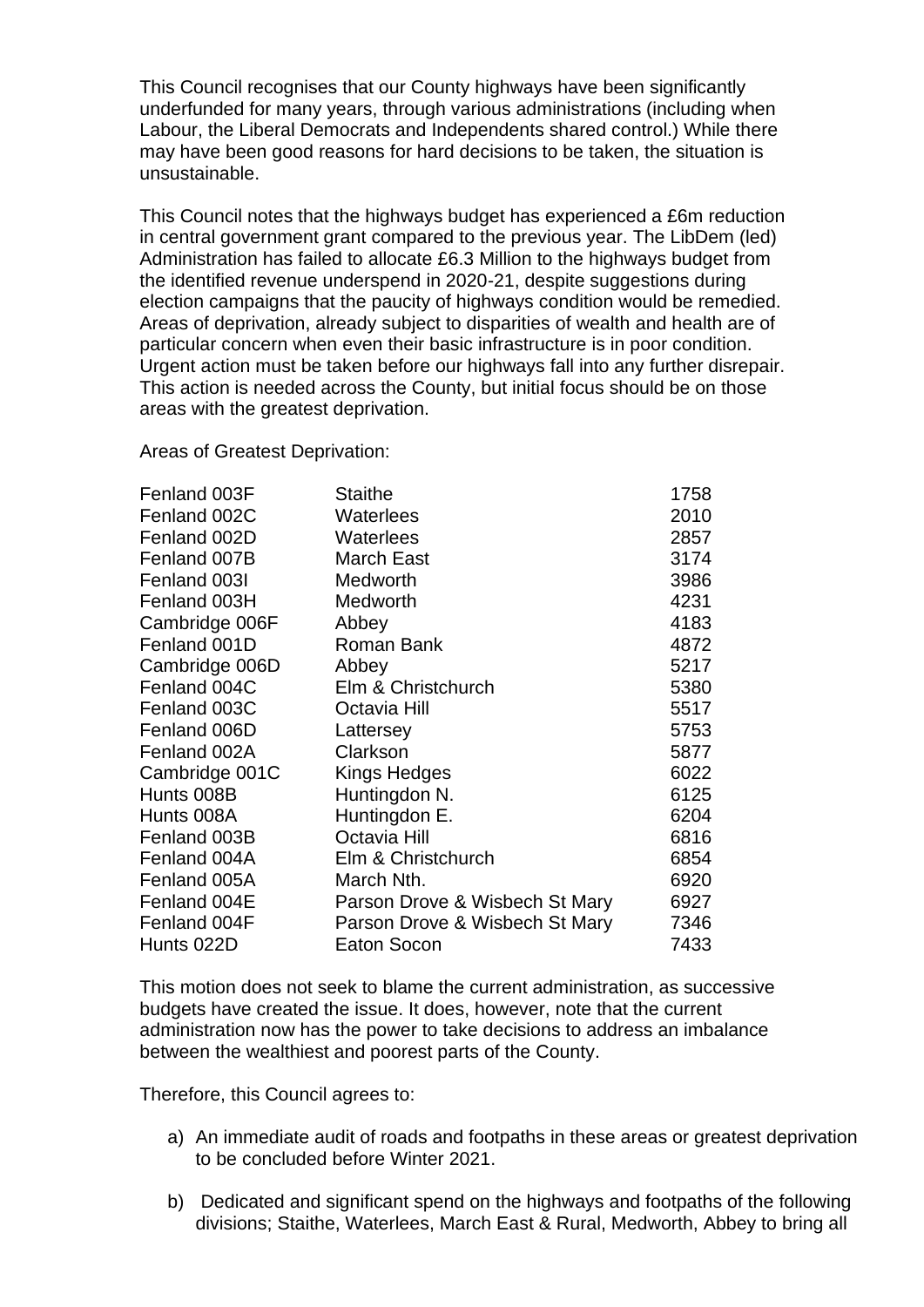highways in these areas up to a quality standard that taxpayers and road users should be able to expect. This work to take place in 2021 and 2022.

c) This action to be followed by extensive audits in other areas in 2022, once these areas of deprivation are completed and in good condition.

Councillor Nethsingha moved an amendment seconded by Councillor Bird as follows (Additions in bold and deletions shown in strikethrough):

This Council recognises that our County highways have been significantly underfunded for many years, through various administrations (including when Labour, the Liberal Democrats and Independents shared control.) While there may have been good reasons for hard decisions to be taken, the situation is unsustainable.

This Council notes that the highways budget has experienced a £6m reduction in central government grant compared to the previous year. The LibDem (led) Administration has failed to allocate £6.3 Million to the highways budget from the identified revenue underspend in 2020-21, despite suggestions during election campaigns that the paucity of highways condition would be remedied.

**This Council notes that while no new money has been allocated to the highways budget since the reduction in funding from the Conservative government, the new Joint Administration has made a long term commitment to seek to maintain or increase spending on highways, footways and cycle maintenance. The new administration has also made a commitment to health in all policies and will be seeking to increase the accessibility of active travel and public transport to all residents across Cambridgeshire, working in partnership with the Cambridgeshire and Peterborough Combined Authority (CPCA) and Greater Cambridge Partnership (GCP).**

Areas of deprivation, already subject to disparities of wealth and health are of particular concern when even their basic infrastructure is in poor condition. **The less well off are particularly hard hit by lack of access to public transport or walking and cycling infrastructure. Health and education outcomes are significantly worse in areas of high deprivation, and lack of access to transport for those who cannot drive is one factor in those poorer outcomes.**

Urgent action must be taken before our highways fall into any further disrepair. This action is needed across the County, but initial focus should be on those areas with the greatest deprivation.

Areas of Greatest Deprivation:

| Fenland 003F   | <b>Staithe</b>     | 1758 |
|----------------|--------------------|------|
| Fenland 002C   | Waterlees          | 2010 |
| Fenland 002D   | Waterlees          | 2857 |
| Fenland 007B   | <b>March East</b>  | 3174 |
| Fenland 003I   | <b>Medworth</b>    | 3986 |
| Fenland 003H   | <b>Medworth</b>    | 4231 |
| Cambridge 006F | Abbey              | 4183 |
| Fenland 001D   | Roman Bank         | 4872 |
| Cambridge 006D | Abbey              | 5217 |
| Fenland 004C   | Elm & Christchurch | 5380 |
| Fenland 003C   | Octavia Hill       | 5517 |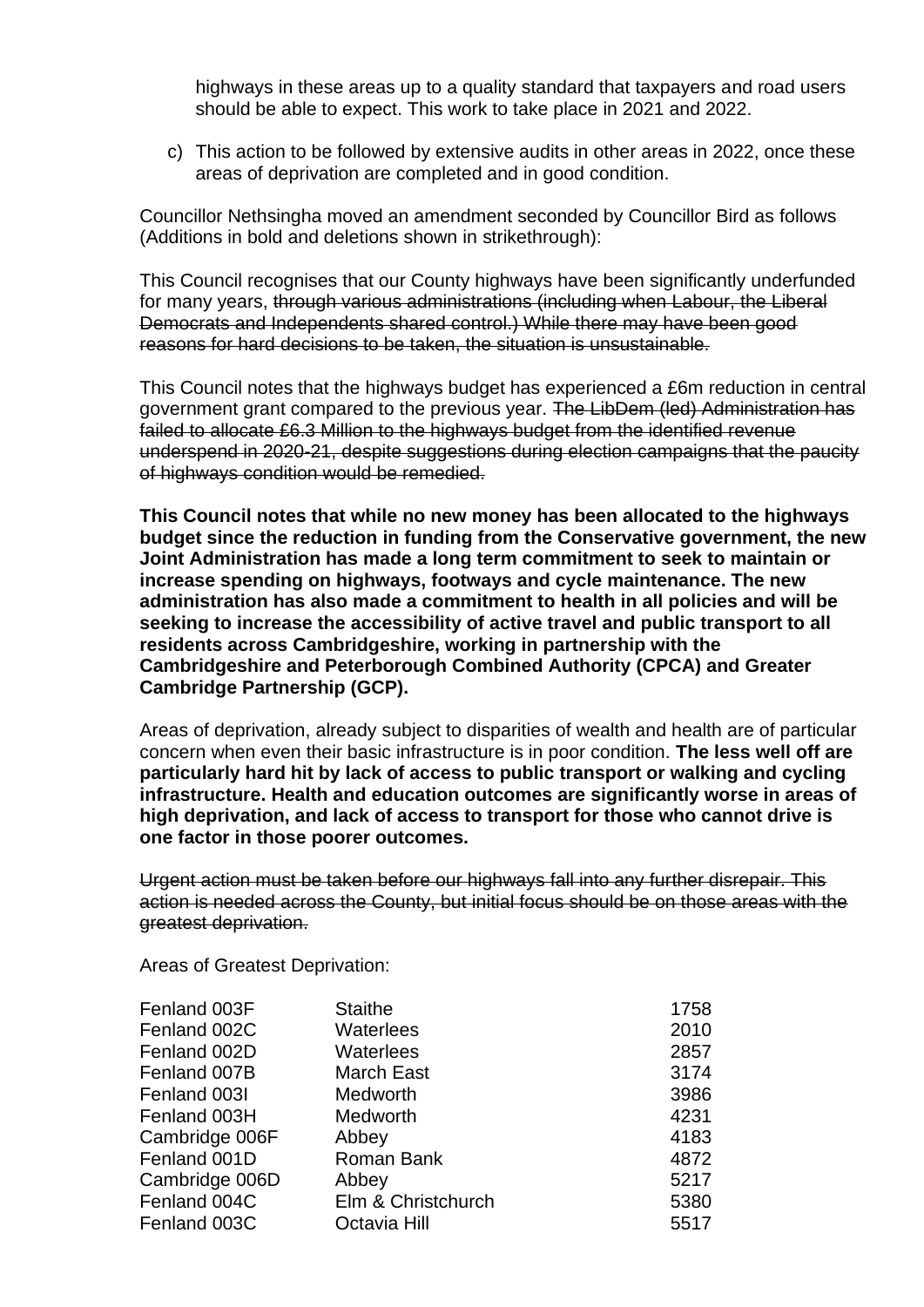| Fenland 006D   | Lattersey                      | 5753 |
|----------------|--------------------------------|------|
| Fenland 002A   | Clarkson                       | 5877 |
| Cambridge 001C | <b>Kings Hedges</b>            | 6022 |
| Hunts 008B     | Huntingdon N.                  | 6125 |
| Hunts 008A     | Huntingdon E.                  | 6204 |
| Fenland 003B   | Octavia Hill                   | 6816 |
| Fenland 004A   | Elm & Christchurch             | 6854 |
| Fenland 005A   | March Nth.                     | 6920 |
| Fenland 004E   | Parson Drove & Wisbech St Mary | 6927 |
| Fenland 004F   | Parson Drove & Wisbech St Mary | 7346 |
| Hunts 022D     | Eaton Socon                    | 7433 |

This motion does not seek to blame the current administration, as successive budgets have created the issue. It does, however, note that the current administration now has the power to take decisions to address an imbalance between the wealthiest and poorest parts of the County.

Therefore this Council agrees to:

- a) An immediate audit of roads and footpaths in these areas or greatest deprivation to be concluded before Winter 2021. **and cycle paths across the County, focussing first on areas of high deprivation.**
- b) **Work with the CPCA and GCP to audit access to public transport across the County, with a particular focus on access to post-16 education.**
- b)**c) To achieve improvements in highways according to need advised by Officers.** Dedicated and significant spend on the highways and footpaths of the following divisions; Staithe, Waterlees, March East & Rural, Medworth, Abbey to bring all highways in these areas up to a quality standard that taxpayers and road users should be able to expect. This work to take place in 2021 and 2022.
- c) **d) To review further highways maintenance as part of its Highways Improvement Board currently being established.** This action to be followed by extensive audits in other areas in 2022, once these areas of deprivation are completed and in good condition.

Following discussion under Part 4 Rules of Procedure, Part 4.1 – Council Procedure Rules, paragraph 15.5 of the Constitution, more than 14 Members requested a recorded vote on this matter.

After further discussion, on being put to the vote the amendment was carried as set out in the recorded vote in Appendix D.

Following discussion, on being put to the vote by show of hands the substantive motion as set out below was carried by a majority.

This Council recognises that our County highways have been significantly underfunded for many years.

This Council notes that the highways budget has experienced a £6m reduction in central government grant compared to the previous year.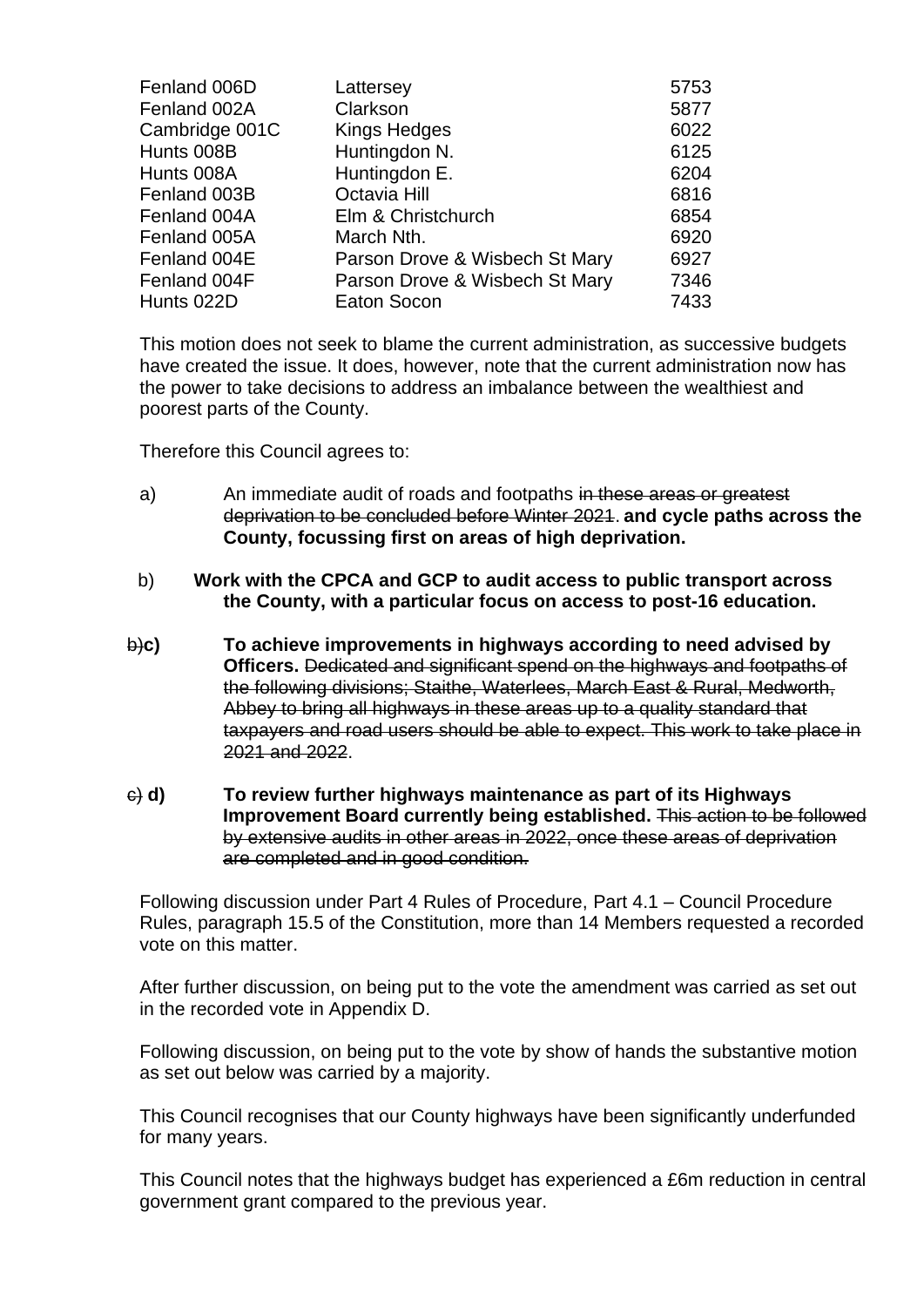This Council notes that while no new money has been allocated to the highways budget since the reduction in funding from the Conservative government, the new Joint Administration has made a long term commitment to seek to maintain or increase spending on highways, footways and cycle maintenance. The new administration has also made a commitment to health in all policies and will be seeking to increase the accessibility of active travel and public transport to all residents across Cambridgeshire, working in partnership with the Cambridgeshire and Peterborough Combined Authority (CPCA) and Greater Cambridge Partnership (GCP).

Areas of deprivation, already subject to disparities of wealth and health are of particular concern when even their basic infrastructure is in poor condition. The less well off are particularly hard hit by lack of access to public transport or walking and cycling infrastructure. Health and education outcomes are significantly worse in areas of high deprivation, and lack of access to transport for those who cannot drive is one factor in those poorer outcomes.

Areas of Greatest Deprivation:

| Fenland 003F   | <b>Staithe</b>                 | 1758 |
|----------------|--------------------------------|------|
| Fenland 002C   | Waterlees                      | 2010 |
| Fenland 002D   | Waterlees                      | 2857 |
| Fenland 007B   | <b>March East</b>              | 3174 |
| Fenland 003I   | Medworth                       | 3986 |
| Fenland 003H   | Medworth                       | 4231 |
| Cambridge 006F | Abbey                          | 4183 |
| Fenland 001D   | Roman Bank                     | 4872 |
| Cambridge 006D | Abbey                          | 5217 |
| Fenland 004C   | Elm & Christchurch             | 5380 |
| Fenland 003C   | Octavia Hill                   | 5517 |
| Fenland 006D   | Lattersey                      | 5753 |
| Fenland 002A   | Clarkson                       | 5877 |
| Cambridge 001C | Kings Hedges                   | 6022 |
| Hunts 008B     | Huntingdon N.                  | 6125 |
| Hunts 008A     | Huntingdon E.                  | 6204 |
| Fenland 003B   | Octavia Hill                   | 6816 |
| Fenland 004A   | Elm & Christchurch             | 6854 |
| Fenland 005A   | March Nth.                     | 6920 |
| Fenland 004E   | Parson Drove & Wisbech St Mary | 6927 |
| Fenland 004F   | Parson Drove & Wisbech St Mary | 7346 |
| Hunts 022D     | Eaton Socon                    | 7433 |

This motion does not seek to blame the current administration, as successive budgets have created the issue. It does, however, note that the current administration now has the power to take decisions to address an imbalance between the wealthiest and poorest parts of the County.

Therefore this Council agrees to:

- a) An immediate audit of roads and footpath and cycle paths across the County, focussing first on areas of high deprivation**.**
- b) Work with the CPCA and GCP to audit access to public transport across the County, with a particular focus on access to post-16 education.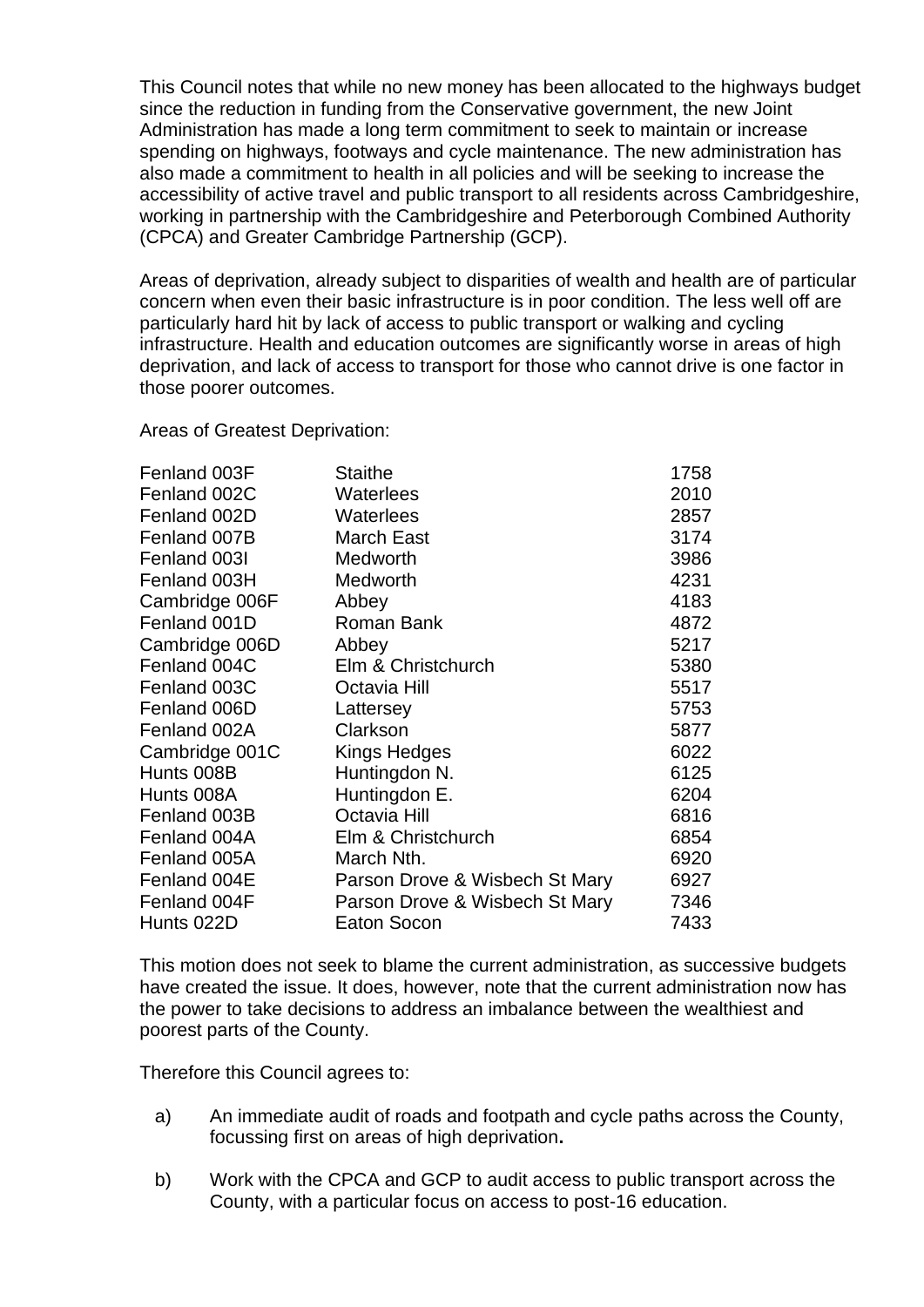- c) To achieve improvements in highways according to need advised by Officers.
- d) To review further highways maintenance as part of its Highways Improvement Board currently being established.

*[Voting pattern: 16 Conservatives, Liberal Democrat, Labour and Independents in favour; 3 Conservatives against; 8 Conservatives abstained.]*

#### e) Motion from Councillor Steve Count

The following motion was proposed by Councillor Count and seconded by Councillor J Schumann:

#### **Background**

The first meeting where the new Liberal Democrat administration was then in charge, was the Cambridgeshire County Council AGM, May 18th 2021. At the meeting Council agreed to make changes to the constitution under "Matters of urgency" constitutional process, as agreed through its chair.

#### Significant concerns

Whilst the weight of evidence piles up across the board, demonstrating the chaotic way the Council is being led, these two more significant issues require attention of full council now.

May 18th 2021 – Meeting of full council. Changes to the constitution were allowed by the Chair Councillor Derek Giles, as matters of urgency. Whilst this is the Chair's decision, the decision has to be in line with legislation and the Council's constitution. If this decision failed a legal challenge, every subsequent committee decision would be open to serious challenge. The question of whether it was legal or not has now led to the council seeking legal advice from two separate external sources. With the ultimate outcome a lack of confidence in the decision, and the soundness of it. In the absence of a more confident determination the Conservative group, despite not agreeing with many of the decisions made by the new administration, seeks to secure them, as they were made according to the rules of democracy. We therefore ask that all decisions made that day and subsequently be ratified by full council today, rather than revisit each and every single decision. This will effectively reduce the threat of a possible legal challenge.

#### Recommendations to Council

This Council ratifies all of the decisions made at the AGM of Cambridgeshire County Council on May 18th 2021 and all subsequent decisions made through the committee system, from that date till now.

Following discussion, it was proposed by Councillor Count and seconded by Councillor J Schumann, under Part 4 – Rules of Procedure, Part 4.1 – Council Procedure Rules, Section 11 – Motions without notice, (k) that the debate be adjourned until legal advice had been sought.

Following discussion under Part 4 Rules of Procedure, Part 4.1 – Council Procedure Rules, paragraph 15.5 of the Constitution, more than 14 Members requested a recorded vote on this matter.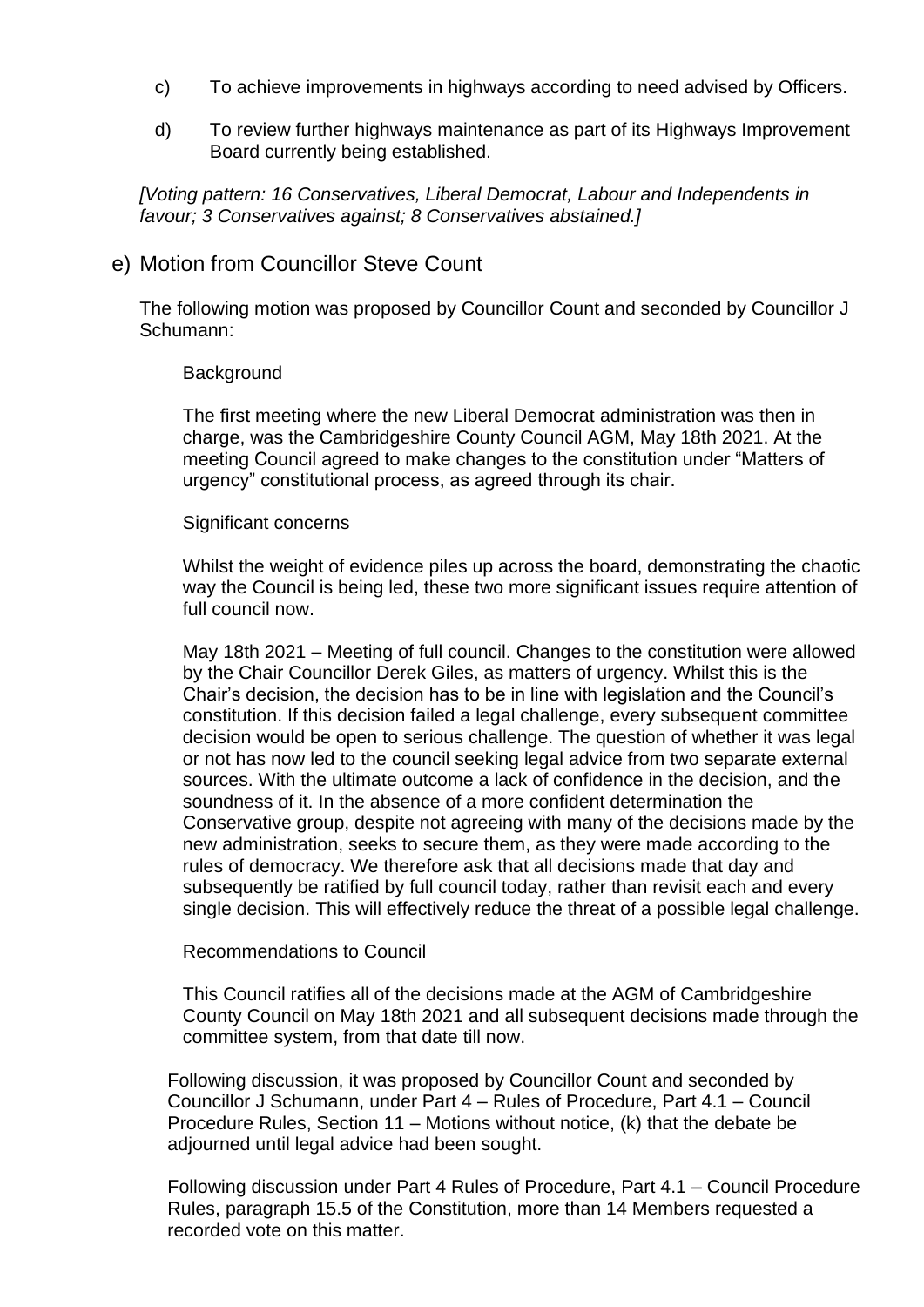The motion to adjourn the debate on being put to the vote was lost as set out in the recorded vote in Appendix E.

Under Part 4 – Rules of Procedure, Part 4.1 – Council Procedure Rules, Section 11 – Motions without notice, (g), it was proposed by Councillor Count, and seconded by Councillor J Schumann, that the motion be withdrawn. Councillor Count reported that he would be lodging a formal complaint about the Council's failure to provide him with the legal advice which had been shared with the other groups.

- 24. Questions
	- (a) Cambridgeshire and Peterborough Combined Authority and Overview and Scrutiny Committee

One question was submitted under Council Procedure Rule 9.1 of the Council's Constitution.

(b) Written Questions (Council Procedure Rule 9.2)

No questions were submitted under Council Procedure Rule 9.2 of the Council's constitution.

**Chair**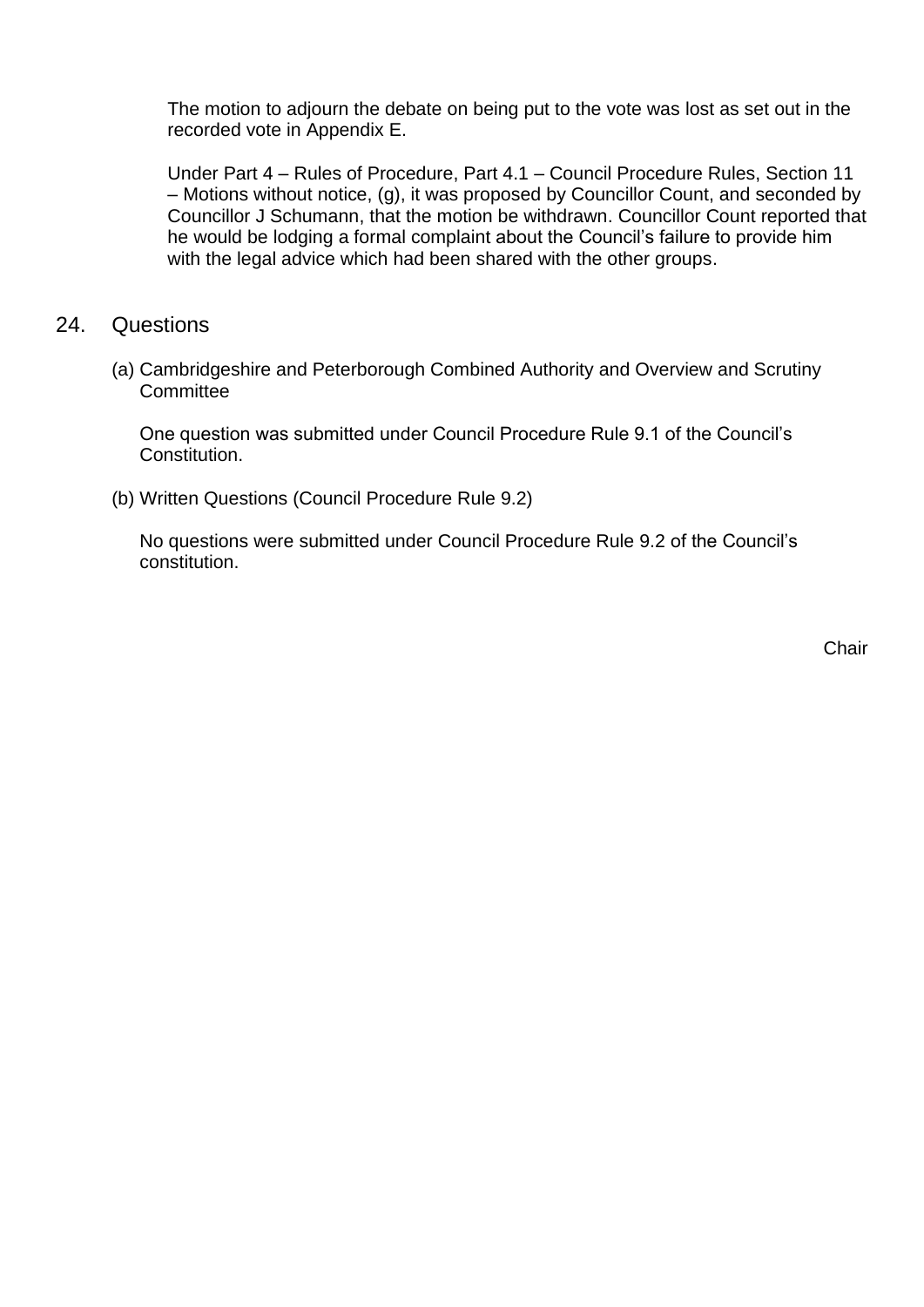## Chair's Announcements – 20th July 2021

### People - New Director of Public Health

The Council is delighted to welcome its new Director of Public Health, Jyoti Atri, who started work on 14 June 2021. Jyoti replaces Dr Liz Robin who retired at the end of April.

#### Messages - American Memorial Day – Cambridge American Cemetery

This year due to COVID-19, the Chair was not able to attend Cambridge American Cemetery on Memorial Day to honour the men and women who died while serving in the U.S. military. On Monday 31st May a wreath was laid at Cambridge American Cemetery on behalf of the Chair and people of Cambridgeshire.

#### Citizens ceremonies

Citizens ceremonies are still being held without dignitaries due to COVID-19.

#### Tree planting ceremony at Alconbury Civic Hub (New Shire Hall)

The Chair and Mrs Giles attended the tree planting ceremony at the wildlife garden at Alconbury Civic Hub on 18 June 2021. R G Carter donated 6 trees to the wildlife garden to celebrate its centenary year. The planting of the trees was carried out in collaboration with Cambridgeshire County Council, Urban and Civic and the local school, Ermine Street Church Academy.

#### Armed Forces Week

To honour and support the men and women who make up the Armed Forces Community, Cambridgeshire County Council flew the Union Flag & the Armed Forces flags for the week of 21 to 27 June to commemorate all service men and women in the Armed Forces.

#### Ground-breaking ceremony at Marleigh Primary Academy

The Chair and Mrs Giles attended the ground-breaking ceremony at Marleigh Primary Academy in Cambridge on 23 June. The academy is due to be completed in October 2022. The Chair felt very privileged to be a part of the history of Marleigh Primary Academy and looks forward to returning next year to see it completed.

#### Queens Award for Enterprise – Anglian Water

The Chair and Mrs Giles attended the Queens Awards for Enterprise at Grafham Water on 7 July to witness Anglian Water receiving the prestigious Queens Award. It was awarded by Julie Spence, Lord Lieutenant of Cambridgeshire. The Chair felt honoured to be a guest at the event and congratulates Anglian Water on their success.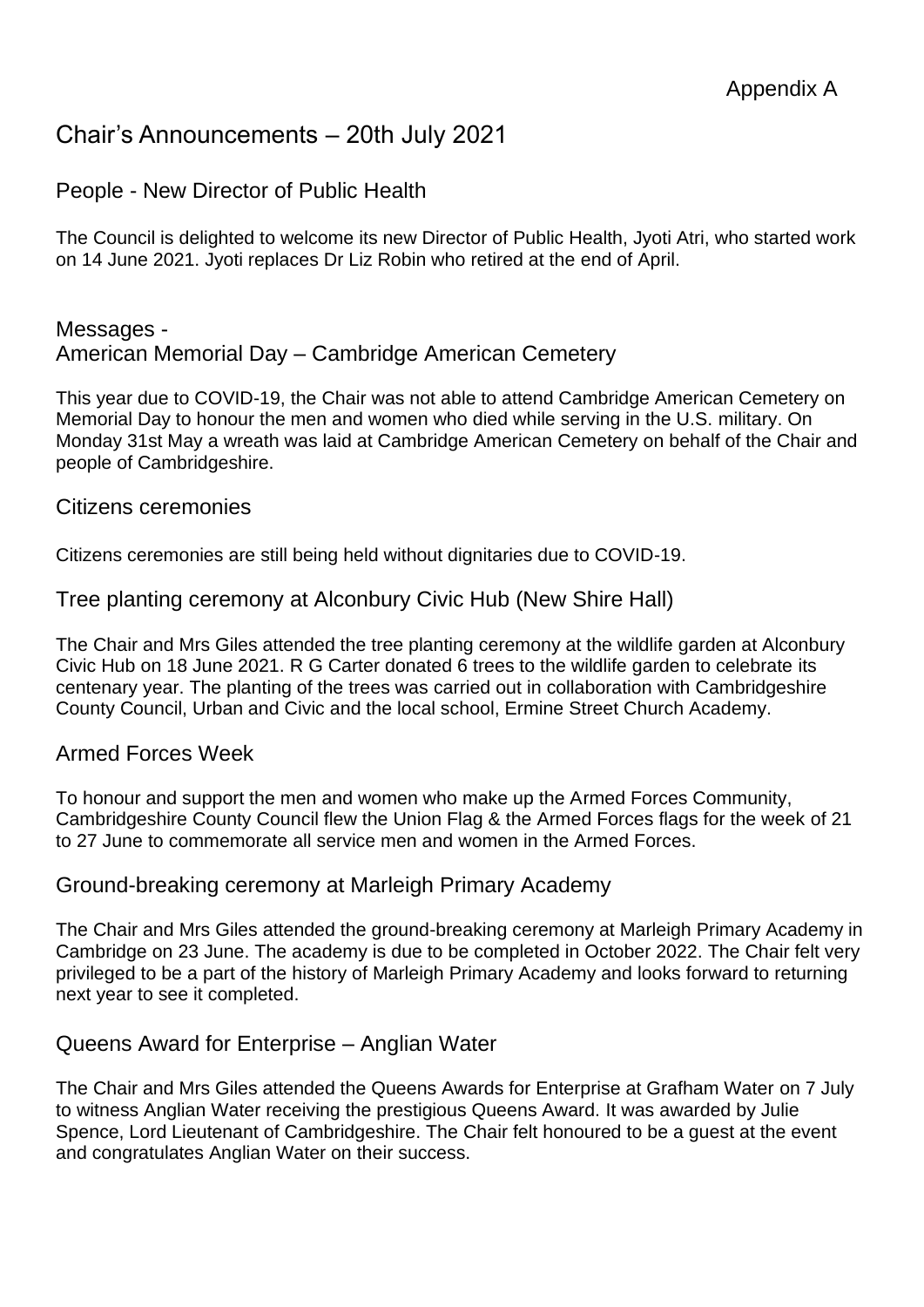# County Council Public Question Time – 20 July 2021

## Public Question No.1

Question from East Cambridgeshire District Councillor Bill Hunt to the Leader of the Council:

Thank you, Chair and good morning. I don't have the option of sitting, so I'll stand. This is a question for the Leader of the Council, which I'm sure you've all had sight of. Over six months ago, on the 15<sup>th</sup> December 2020, Full Council passed a motion reference the A1123 and the A1421. The resolution was: instruct the Executive Director of Place and Economy to pursue the reclassification of the A1123 and the A1421 from A to B. This is the road that goes from Soham to Huntingdon and it goes through Haddenham, Stretham and Wicken and Earith and Bluntisham. It was voted that all the Liberal Democrat members abstained and would not support this motion. They had, which had, overwhelming support from the parishes of Wicken, Stretton and Haddenham -

Interjection from Councillor Nethsingha:

Chair, can I say this is not the question that was given notice of. Could he ask that question first, he has an opportunity to answer this one afterwards?

Continuation of question from East Cambridgeshire District Councillor Bill Hunt to the Leader of the Council:

Ok. It was noted that all the Liberal Democrats abstained and would not support this motion that had overwhelming support from the parishes of Wicken, Stretham, Wilburton and Haddenham. There is great concern that the rainbow alliance administration will kick this proposal down the road with more talk about surveys, pollution studies and more investigation. Will you confirm please - sorry I'll delete please, I put it in there to be polite –will you confirm that you will listen to the residents of the A1123 villages and push ahead with this action without delay. Alternatively, will you procrastinate, ignore the wishes, and indeed the needs of these communities who are in danger. Thank you.

### Chair response:

Thank you, Councillor Hunt. In the absence of Councillor McDonald, who is self-isolating, could I ask the Leader of the Council, Councillor Nethsingha, to respond please.

### Response to East Cambridgeshire District Councillor Bill Hunt from Councillor Nethsingha, Leader of the Council

Thank you, Councillor Hunt. I was going to apologise for sitting while you're standing, but maybe I won't. I'm going to answer the question that you put in for the public question, which was not the question you've just asked, and then we'll come back to the question you've just asked for your supplementary. As indicated in our joint agreement, the new Joint Administration is committed to reducing the impact of traffic on our towns and villages and cities.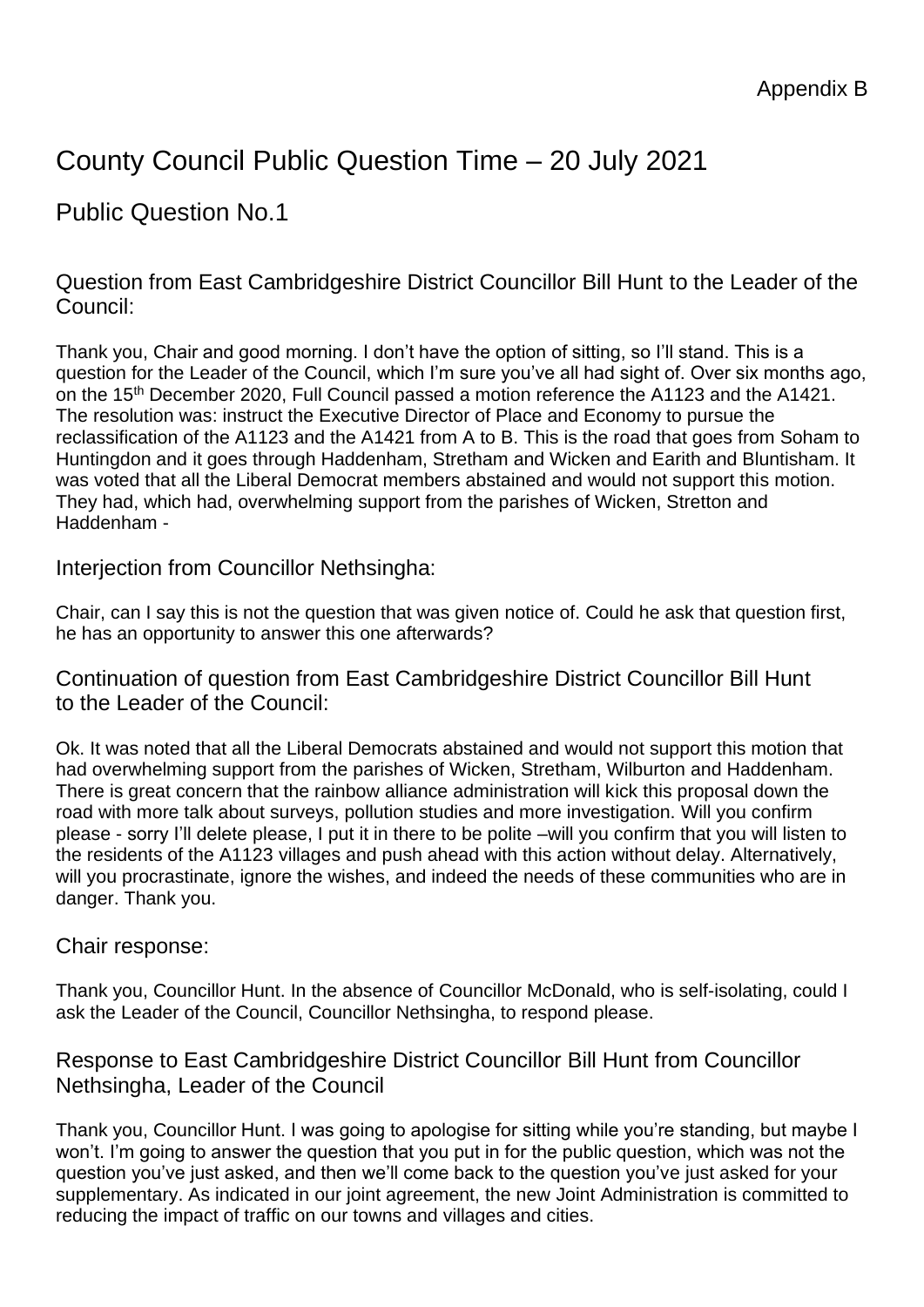### Response from East Cambridgeshire District Councillor Bill Hunt:

Could you speak a little bit closer to the microphone please? Thank you.

Continuation of response to East Cambridgeshire District Councillor Bill Hunt from Councillor Nethsingha, Leader of the Council:

As indicated in our joint agreement, the New Joint Administration is committed to reducing the impact of traffic on our towns, villages and cities. Speeding, heavy goods vehicles and congestion all cause major problems for those living near major roads in our towns, cities and villages.

Tackling the impact of traffic can take away many forms - can take many forms - and as a joint administration, we are determined to look at a wide range of options for improving the quality of life and tackling the impact of traffic on those living near to major roads. In some areas, this may be best done by tackling speeding, or rat running. In others, it may be best done by giving high priority to pedestrians or cyclists and other road users. We will be looking at all the options with a real openness to listening to local views on what would be the most effective measures to tackle traffic in our towns, cities, and villages. Thank you.

Chair response:

Thank you Councillor Nethsingha. Councillor Hunt, do you have any supplementary?

Supplementary question from East Cambridgeshire District Councillor Bill Hunt:

Yes, I do have a supplementary, and, Councillor Nethsingha, I note what you have said, and my supplementary question falls into three parts:

- a. Do you support the reclassification of the A1123 and A1421 from A road status to B? That's one section.
- b. Will you honour the County Council, the Full Council it was, motion of December 2020 which was supported by East Cambs District Council, a Full Council motion, the parishes of Wicken, Stretham, Wilburton and Haddenham. So that's, will you honour the County Council's motion?
- c. When will you be able to comply with the clear wishes of the residents?

Thank you.

Chair response:

Thank you, Councillor. Would you like to respond to that Councillor Nethsingha?

Response from Councillor Nethsingha, Leader of the Council:

Thank you Chair. on the reclassification of that road, my support will not be what determines that decision. That decision will be made by the Highways Committee, once they have received the report, which there has been a significant amount of work done to consider whether that classification would be in the best interests of the people of Cambridgeshire.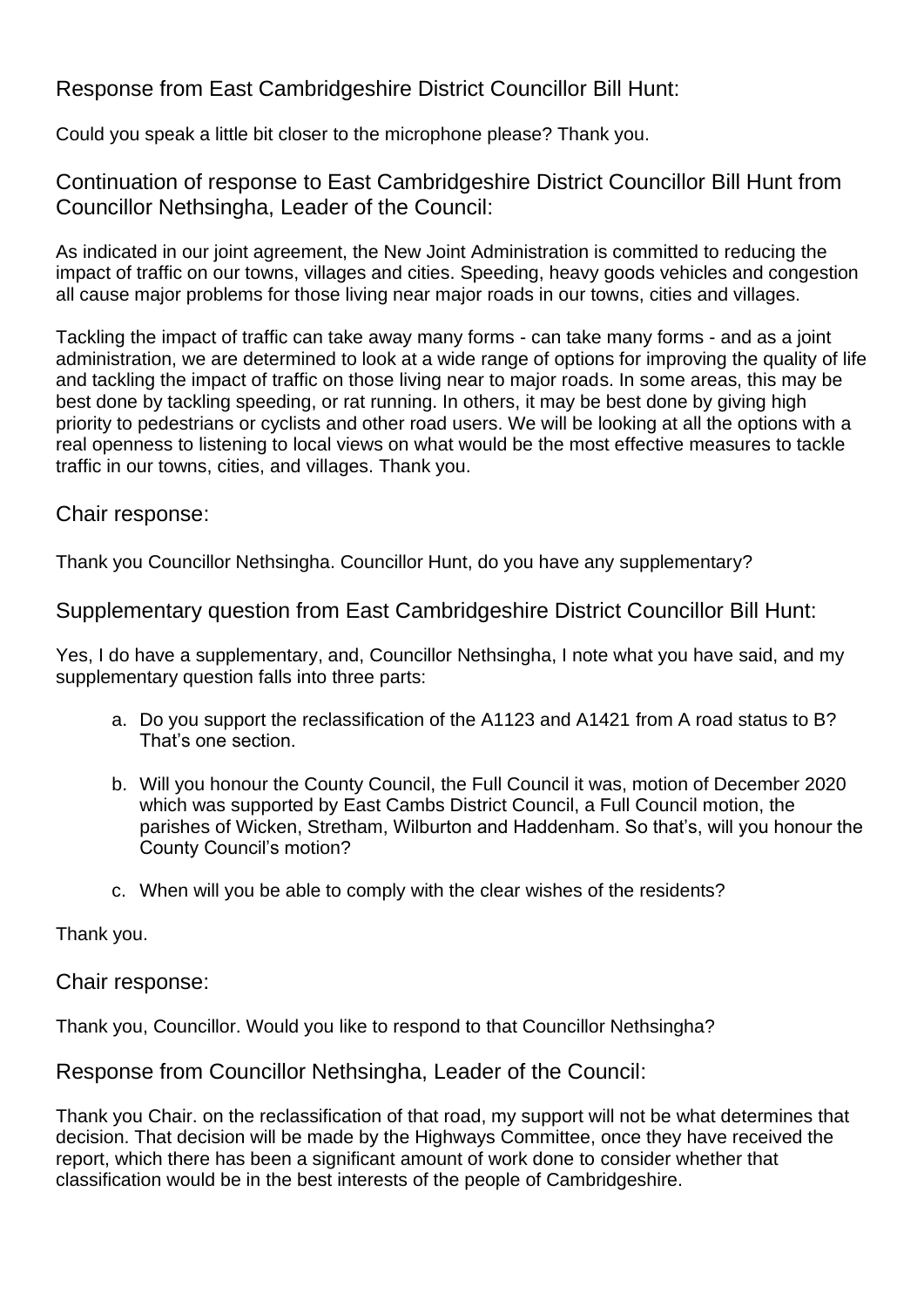I have to say, that I have some concerns about the significant loss of money that there would be if that road were reclassified, and it is not clear to me that reclassifying that road would provide the benefits that residents in that area wish for and it would also lead to an ongoing loss of income for this Council. But the decision will not be made by me, it will be made by the Highways Committee when they are fully informed of the results of the investigation into that piece of work.

On how we would tackle the issues of traffic in those villages: There are numerous ways of tackling traffic in those villages, some of which may be considerably more effective than changing the name, or the number, of the road. Thank you.

## Public Question No.2

Question from Fenland District Councillor Andrew Lynn, to Councillor Goodliffe, Chair of the Children and Young People's Committee:

Good morning everyone and thank you for letting me come this morning. My name is Andrew Lynn. I am the mayor of Wisbech, Wisbech Town Council, and Fenland District Councillor for the Clarkson ward in Wisbech, as well as a foster carer for almost nine years. At the most recent meeting of the Children and Young People Committee, Cambridgeshire County Council's Vice-Chairman of the Corporate Parenting Committee on more than one occasion described foster carers as "amateur".

Foster carers provide a vital and valuable role for children in Wisbech and across the County and they are rightly valued for their contribution to children's welfare throughout this the country. Foster carers undergo intensive and consistent training. I am personally trained up to a diploma level 3 in caring for children and young people. I am fully first aid trained and also have completed over fifty different training courses.

Will the Leader of the Council demonstrate that Cambridgeshire County Council has not lost faith in its foster carers by firstly, unequivocally, reputing the comments that foster carers are "amateur"; and secondly by reiterating the previous Council policy, not merely supporting existing foster carers, but appealing for additional potential foster carers to come forward in the County.

Chair's response:

Thank you for that question. Now, I will ask Councillor Goodliffe, the Chair of the Children and Young People's Committee to respond to that. You have two minutes.

Response from Councillor Goodliffe, the Chair of Children and Young People Committee:

Thank you, Mayor Lynn.

Thank you for raising this question as it provides me with the opportunity to place on record my most sincere admiration for the professionalism of our Cambridgeshire foster carers, including, of course, yourself and your family. I would like to record my thanks for the incredible contribution all foster carers make to the lives of our children and young people in our care.

I think it is important to provide some context in respect to the comment made by Councillor Slatter at the Children and Young People's Committee:

She was seeking to distinguish between very small children's residential homes that might provide care for two or three children at any one time, with the care provided by foster carers who might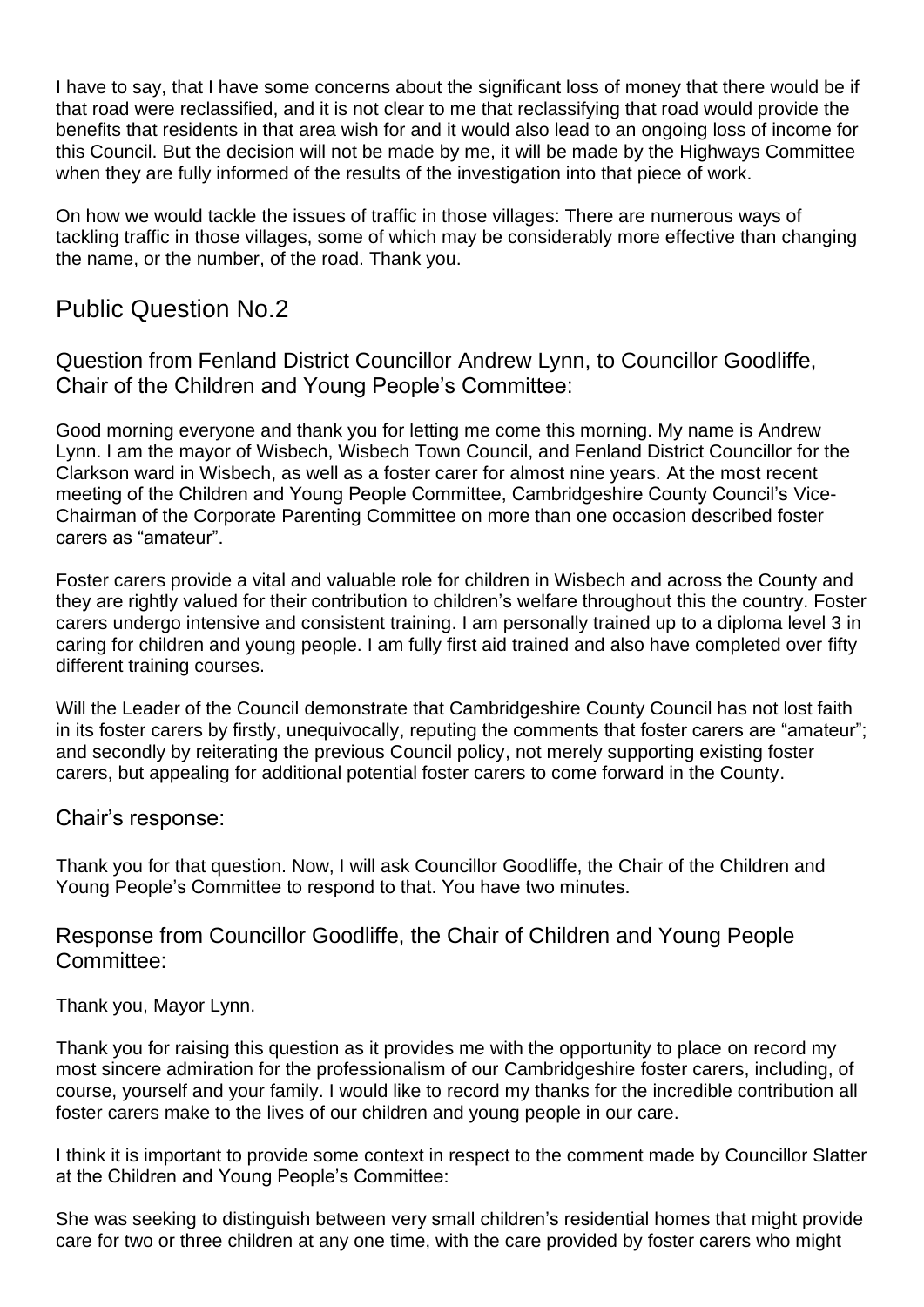also look after a similar number of children and, children and young people. Councillor Slatter made the comment about amateur foster carers in contrast with the employees of the children's homes. She was interested in exploring the differences in the profiles of children and young people who may be placed in one form of care, as opposed to another. Councillor Slatter immediately apologised for any offence she had unintentionally caused by this unfortunate choice of words.

I am sure that all members of the Council will join me in thanking our foster carers for the love and care they provide to some of our most vulnerable children and young people. The Leader and Deputy Leader have asked me to specifically confirm that supporting our existing foster carers and doing all we can to recruit new foster carers to come forward are among the highest priority for children's services in this Joint Administration. Councillor Slatter shares these priorities. She recognises and understands the professionalism, level of training you mentioned this morning, and experience that all foster carers bring to the Cambridgeshire County Council, and most importantly to the children and young people in their care. She remains upset that her unfortunate use of a word has caused offence.

To conclude, I'm very pleased to have this opportunity to place on record our gratitude to all of our Cambridgeshire foster carers for their dedication and the lifechanging difference that they make to children in our care. We will ensure that our foster carers continue to receive all the support that is needed, do all we can to support the continued recruitment of new foster carers to our fostering family.

Chair's response:

Thank you for that. Councillor Lynn, do you have any supplementary questions?

### Supplementary question from Fenland District Councillor Andrew Lynn:

I do, yes. I'm a little bit, disappointed that it seems that you've just sat there and just gave me a lot of excuses for one of your councillors, and, at least, the Vice-Chairman of the Committee calling foster carers amateur on any level cannot be considered as acceptable at all. And, in late of that, I want to ask if the Leader intends to replace the Vice-Chairman of the County Council's Corporate Parenting Committee with someone who is not so fundamentally prejudiced against foster carers and the role that they fulfil in helping children to get the best possible start in life?

### Response from Councillor Sebastian Kindersley:

Chairman, I've had advice that Councillor Lynn may wish to recall the comments he's made, as they are personal.

### Comment from Fenland District Councillor Andrew Lynn:

They may sound personal, but I don't see them any more personal than being called amateur by a professional in this. And much less than defamatory. What is, what do you consider defamatory? Do you not consider foster carers being called amateurs defamatory?

As you can see, I'm not here for pleasure, I'm quite upset about this. I know lots of foster carers that have dealt with children that are so damaged that it would make your toenails curls, and if you was ever unfortunate enough to have to see and deal with some of these children, and get them through life so that they can survive as adults, then you would understand how exactly how I feel, and why I feel this question is very relevant.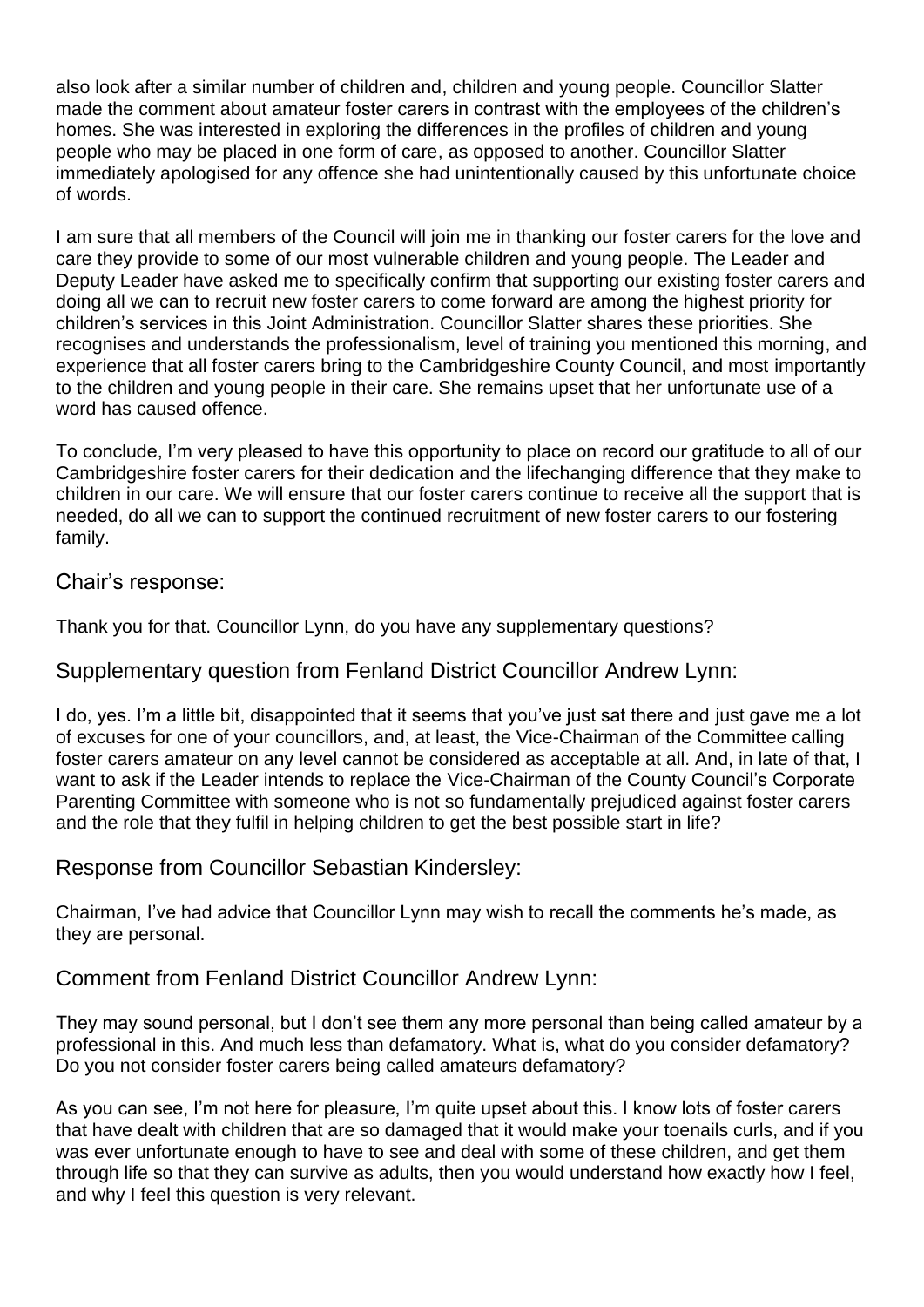Chair's response:

Thank you for that Councillor Lynn. Yes, I'm sure we all appreciate your, great, great concern at the unfortunate wording that was used

Response from Councillor Goodliffe, the Chair of Children and Young People Committee:

If I may, all I can do is reiterate my apologies. I understand your position. Foster carers are absolutely professional, and in my working life I have worked with many families like yours, and many children and I do understand the difficulties of the job and the absolute commitment that foster carers, like yourself, dedicate to it and I'd like to thank you for all of your work and say we do honour and thank all of our professional foster carers.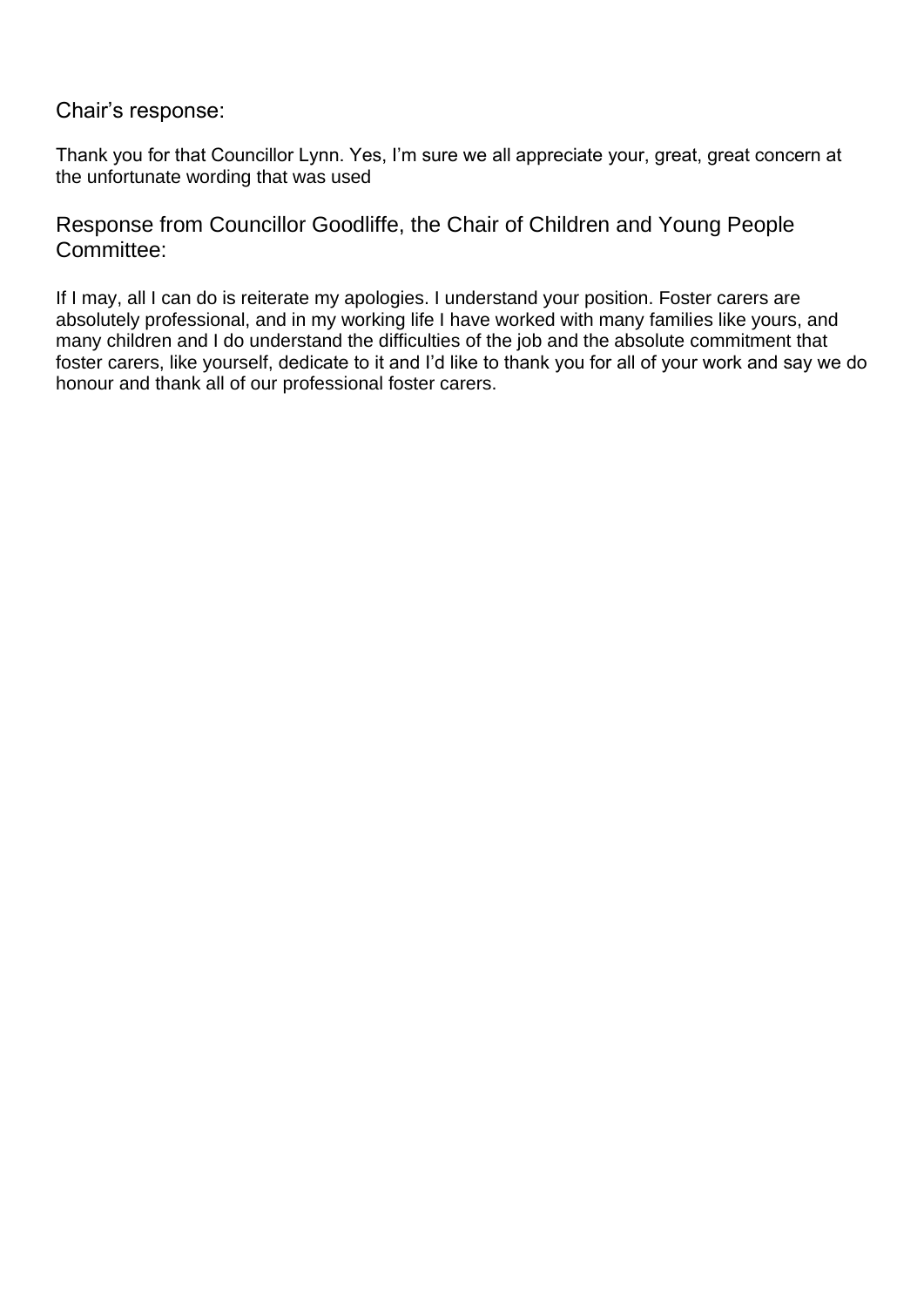# Voting Record for Amendment to Item 10 (a) (Minute 23(a)

| <b>COUNCILLOR</b>       | Party      | For          | Against | Abstain | Absent /<br>No Vote | <b>COUNCILLOR</b>    | Party      | For          | Against | Abstain | Absent /<br>No Vote |
|-------------------------|------------|--------------|---------|---------|---------------------|----------------------|------------|--------------|---------|---------|---------------------|
| AMBROSE-<br>SMITH D     | Con        |              | X       |         |                     | HAY A                | Con        |              | X       |         |                     |
| <b>ATKINS M</b>         | Lib<br>Dem | $\sf X$      |         |         |                     | <b>HOWELL M</b>      | Con        |              | X       |         |                     |
| <b>BATCHELOR H</b>      | Lib<br>Dem | X            |         |         |                     | <b>HOWITT R</b>      | Lab        | X            |         |         |                     |
| <b>BECKETT A</b>        | Lib<br>Dem | X            |         |         |                     | HOY S                | Con        |              | X       |         |                     |
| <b>BILLINGTON K</b>     | Con        |              | X       |         |                     | <b>KINDERSLEY S</b>  | Lib<br>Dem | X            |         |         |                     |
| <b>BIRD G</b>           | Lab        | $\sf X$      |         |         |                     | <b>KING JONAS</b>    | Con        |              | X       |         |                     |
| <b>BODEN C</b>          | Con        |              | X       |         |                     | <b>KING MARIA</b>    | Lib<br>Dem | X            |         |         |                     |
| <b>BRADNAM A</b>        | Lib<br>Dem | X            |         |         |                     | <b>KING SIMON</b>    | Con        |              | X       |         |                     |
| <b>BULAT A</b>          | Lab        | $\sf X$      |         |         |                     | <b>MCDONALD P</b>    | Lib<br>Dem |              |         |         | X                   |
| <b>BYWATER S</b>        | Con        |              | X       |         |                     | <b>MCGUIRE M</b>     | Con        |              | X       |         |                     |
| <b>CONNOR D</b>         | Con        |              | X       |         |                     | <b>MESCHINI E</b>    | Lab        | X            |         |         |                     |
| <b>CORNEY S</b>         | Con        |              | X       |         |                     | <b>MILNES B</b>      | Lib<br>Dem | X            |         |         |                     |
| <b>COSTELLO A</b>       | Con        |              | X       |         |                     | <b>MURPHY E</b>      | Lib<br>Dem | X            |         |         |                     |
| <b>COUNT S</b>          | Con        |              | X       |         |                     | NETHSINGHA L         | Lib<br>Dem | X            |         |         |                     |
| <b>COUTTS P</b>         | Lib<br>Dem | $\sf X$      |         |         |                     | PRENTICE K           | Con        |              | $\sf X$ |         |                     |
| <b>COX</b><br>CONDRON H | Lab        | X            |         |         |                     | RAE C                | Lab        | X            |         |         |                     |
| <b>CRISWELL SJ</b>      | Con        |              | X       |         |                     | <b>REYNOLDS K</b>    | Con        |              | X       |         |                     |
| <b>DAUNTON C</b>        | Lib<br>Dem | X            |         |         |                     | SANDERSON T          | Ind        | X            |         |         |                     |
| DEW D                   | Con        |              | X       |         |                     | <b>SCHUMANN DAN</b>  | Con        |              | X       |         |                     |
| <b>DUPREL</b>           | Lib<br>Dem | X            |         |         |                     | <b>SCHUMANN JOSH</b> | Con        |              | X       |         |                     |
| <b>FERGUSON S</b>       | Ind        | X            |         |         |                     | SHAILER N            | Lab        | X            |         |         |                     |
| <b>FRENCH J</b>         | Con        |              | X.      |         |                     | SHARP A              | Con        |              | X       |         |                     |
| <b>FULLER R</b>         | Con        |              | X       |         |                     | <b>SLATTER P</b>     | Lib<br>Dem | $\mathsf{X}$ |         |         |                     |
| <b>GARDENER I</b>       | Con        |              | X       |         |                     | SMITH M              | Con        |              |         |         | X                   |
| <b>GAY N</b>            | Lab        | X            |         |         |                     | <b>TAYLOR S</b>      | Ind        | X            |         |         |                     |
| <b>GILES D</b>          | Ind        | $\mathsf{X}$ |         |         |                     | <b>THOMPSON F</b>    | Lib<br>Dem | $\sf X$      |         |         |                     |
| <b>GOLDSACK M</b>       | Con        |              | X       |         |                     | <b>TIERNEY S</b>     | Con        |              | X       |         |                     |
| <b>GOODLIFFE B</b>      | Lab        | $\sf X$      |         |         |                     | VAN DE VEN S         | Lib<br>Dem | $\sf X$      |         |         |                     |
| <b>GOUGH N</b>          | Lib<br>Dem | X            |         |         |                     | <b>WHELAN A</b>      | Lib<br>Dem | X            |         |         |                     |
| <b>GOWING J</b>         | Con        |              | X       |         |                     | <b>WILSON G</b>      | Lib<br>Dem | X            |         |         |                     |
| <b>HATHORN R</b>        | Lib<br>Dem | X            |         |         |                     | Total                |            | 32           | 27      |         | $\overline{2}$      |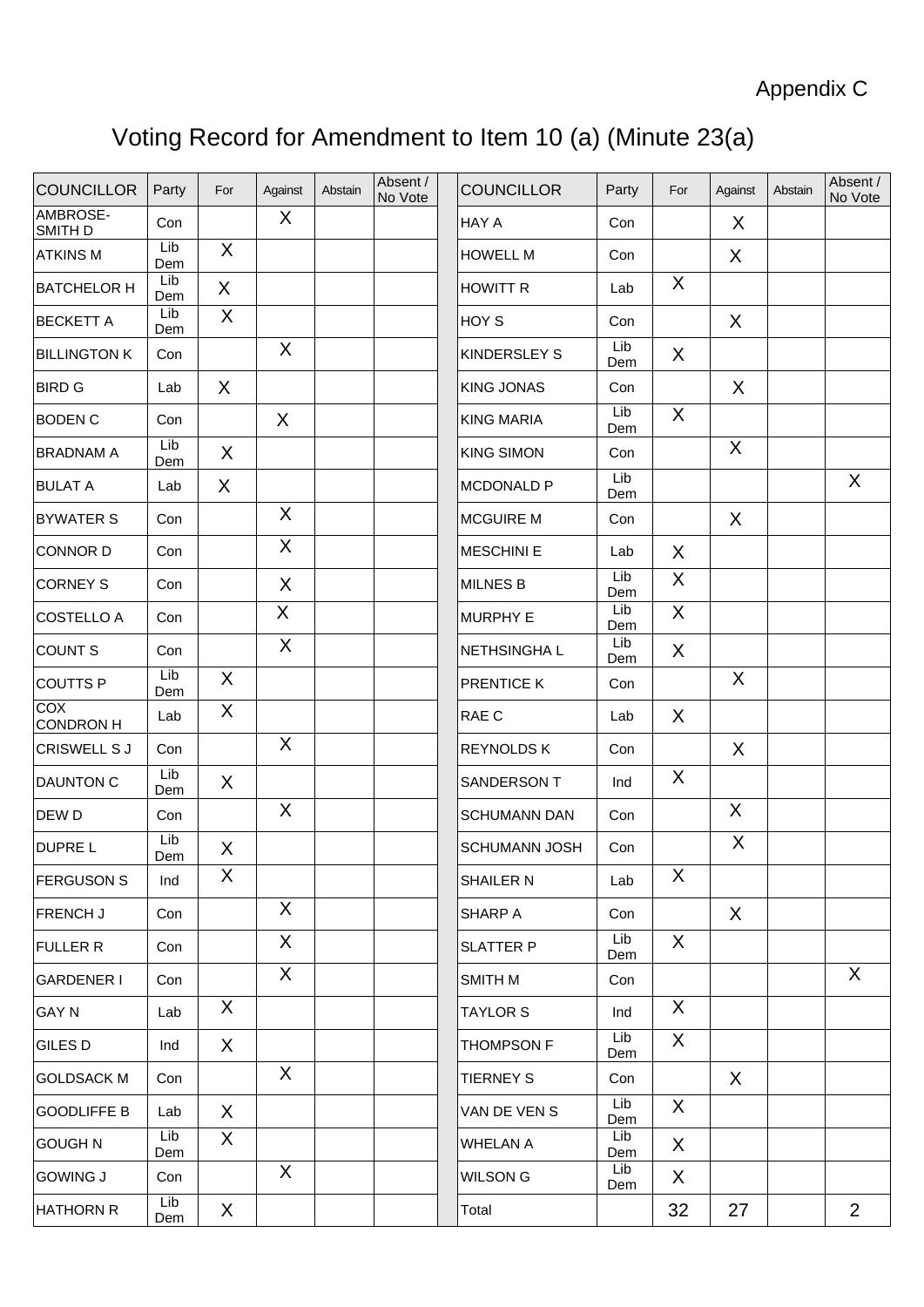# Voting Record for Amendment to Item 10 (d) (Minute 23(d)

| <b>COUNCILLOR</b>       | Party      | For          | Against      | Abstain | Absent /<br>No Vote | <b>COUNCILLOR</b>    | Party      | For          | Against | Abstain | Absent /<br>No Vote |
|-------------------------|------------|--------------|--------------|---------|---------------------|----------------------|------------|--------------|---------|---------|---------------------|
| AMBROSE-<br>SMITH D     | Con        |              | X            |         |                     | HAY A                | Con        |              | X       |         |                     |
| <b>ATKINS M</b>         | Lib<br>Dem | $\sf X$      |              |         |                     | <b>HOWELL M</b>      | Con        |              | X       |         |                     |
| <b>BATCHELOR H</b>      | Lib<br>Dem | X            |              |         |                     | <b>HOWITT R</b>      | Lab        | X            |         |         |                     |
| <b>BECKETT A</b>        | Lib<br>Dem | X            |              |         |                     | HOY S                | Con        |              | X       |         |                     |
| <b>BILLINGTON K</b>     | Con        |              | X            |         |                     | <b>KINDERSLEY S</b>  | Lib<br>Dem | X            |         |         |                     |
| <b>BIRD G</b>           | Lab        | $\chi$       |              |         |                     | <b>KING JONAS</b>    | Con        |              | X       |         |                     |
| <b>BODEN C</b>          | Con        |              | X            |         |                     | <b>KING MARIA</b>    | Lib<br>Dem | $\sf X$      |         |         |                     |
| <b>BRADNAM A</b>        | Lib<br>Dem | $\sf X$      |              |         |                     | <b>KING SIMON</b>    | Con        |              | X       |         |                     |
| <b>BULAT A</b>          | Lab        | X            |              |         |                     | <b>MCDONALD P</b>    | Lib<br>Dem |              |         |         | X                   |
| <b>BYWATER S</b>        | Con        |              | X            |         |                     | <b>MCGUIRE M</b>     | Con        |              | X       |         |                     |
| <b>CONNOR D</b>         | Con        |              | X            |         |                     | <b>MESCHINI E</b>    | Lab        | X            |         |         |                     |
| <b>CORNEY S</b>         | Con        |              | X            |         |                     | <b>MILNES B</b>      | Lib<br>Dem | X            |         |         |                     |
| <b>COSTELLO A</b>       | Con        |              | $\mathsf{X}$ |         |                     | <b>MURPHY E</b>      | Lib<br>Dem | X            |         |         |                     |
| <b>COUNT S</b>          | Con        |              | X            |         |                     | NETHSINGHA L         | Lib<br>Dem | X            |         |         |                     |
| <b>COUTTS P</b>         | Lib<br>Dem | $\sf X$      |              |         |                     | PRENTICE K           | Con        |              | $\sf X$ |         |                     |
| COX<br><b>CONDRON H</b> | Lab        | X            |              |         |                     | RAE C                | Lab        | X            |         |         |                     |
| <b>CRISWELL S J</b>     | Con        |              | X            |         |                     | <b>REYNOLDS K</b>    | Con        |              | X       |         |                     |
| DAUNTON C               | Lib<br>Dem | X            |              |         |                     | SANDERSON T          | Ind        | X            |         |         |                     |
| DEW D                   | Con        |              | X            |         |                     | <b>SCHUMANN DAN</b>  | Con        |              | X       |         |                     |
| DUPRE L                 | Lib<br>Dem | X            |              |         |                     | <b>SCHUMANN JOSH</b> | Con        |              | X       |         |                     |
| <b>FERGUSON S</b>       | Ind        | X            |              |         |                     | SHAILER N            | Lab        | X            |         |         |                     |
| FRENCH J                | Con        |              | X.           |         |                     | SHARP A              | Con        |              | X       |         |                     |
| <b>FULLER R</b>         | Con        |              | $\mathsf{X}$ |         |                     | <b>SLATTER P</b>     | Lib<br>Dem | X            |         |         |                     |
| <b>GARDENER I</b>       | Con        |              | $\mathsf{X}$ |         |                     | SMITH M              | Con        |              |         |         | X                   |
| <b>GAY N</b>            | Lab        | X            |              |         |                     | <b>TAYLOR S</b>      | Ind        | X            |         |         |                     |
| GILES D                 | Ind        | X            |              |         |                     | <b>THOMPSON F</b>    | Lib<br>Dem | $\mathsf{X}$ |         |         |                     |
| <b>GOLDSACK M</b>       | Con        |              | X            |         |                     | <b>TIERNEY S</b>     | Con        |              | $\sf X$ |         |                     |
| <b>GOODLIFFE B</b>      | Lab        | X            |              |         |                     | VAN DE VEN S         | Lib<br>Dem | $\sf X$      |         |         |                     |
| <b>GOUGH N</b>          | Lib<br>Dem | X            |              |         |                     | <b>WHELAN A</b>      | Lib<br>Dem | X            |         |         |                     |
| <b>GOWING J</b>         | Con        |              | $\mathsf{X}$ |         |                     | WILSON G             | Lib<br>Dem | X            |         |         |                     |
| <b>HATHORN R</b>        | Lib<br>Dem | $\mathsf{X}$ |              |         |                     | Total                |            | 32           | 27      |         | $\overline{2}$      |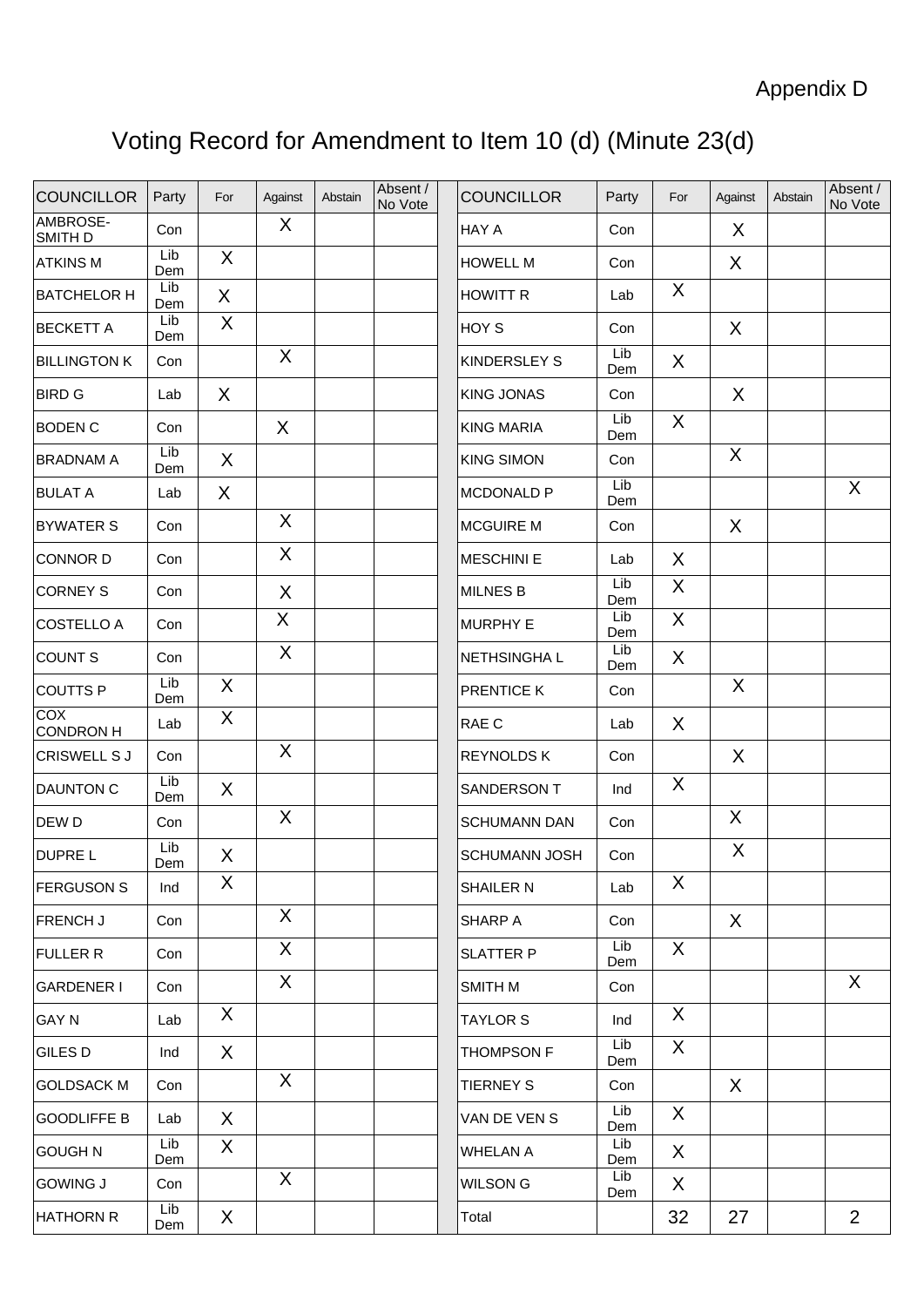## Appendix E

# Voting Record for Adjournment of Item 10 (e) (Minute 23(e)

| <b>COUNCILLOR</b>       | Party      | For     | Against | Abstain | Absent /<br>No Vote | <b>COUNCILLOR</b>    | Party      | For | Against      | Abstain |  |
|-------------------------|------------|---------|---------|---------|---------------------|----------------------|------------|-----|--------------|---------|--|
| AMBROSE-<br>SMITH D     | Con        | X       |         |         |                     | <b>HAY A</b>         | Con        | X   |              |         |  |
| <b>ATKINS M</b>         | Lib<br>Dem |         | X       |         |                     | <b>HOWELL M</b>      | Con        | X   |              |         |  |
| <b>BATCHELOR H</b>      | Lib<br>Dem |         | X       |         |                     | <b>HOWITT R</b>      | Lab        |     | X            |         |  |
| <b>BECKETT A</b>        | Lib<br>Dem |         | X       |         |                     | HOY S                | Con        | X   |              |         |  |
| <b>BILLINGTON K</b>     | Con        | $\sf X$ |         |         |                     | KINDERSLEY S         | Lib<br>Dem |     | X            |         |  |
| <b>BIRD G</b>           | Lab        |         | X       |         |                     | <b>KING JONAS</b>    | Con        | X   |              |         |  |
| <b>BODEN C</b>          | Con        | X       |         |         |                     | <b>KING MARIA</b>    | Lib<br>Dem |     | $\sf X$      |         |  |
| <b>BRADNAM A</b>        | Lib<br>Dem |         | X       |         |                     | <b>KING SIMON</b>    | Con        | X   |              |         |  |
| <b>BULAT A</b>          | Lab        |         | X       |         |                     | MCDONALD P           | Lib<br>Dem |     |              |         |  |
| <b>BYWATER S</b>        | Con        | X       |         |         |                     | <b>MCGUIRE M</b>     | Con        | X   |              |         |  |
| <b>CONNOR D</b>         | Con        | X       |         |         |                     | <b>MESCHINI E</b>    | Lab        |     | X            |         |  |
| <b>CORNEY S</b>         | Con        | X       |         |         |                     | <b>MILNES B</b>      | Lib<br>Dem |     | $\sf X$      |         |  |
| <b>COSTELLO A</b>       | Con        | $\sf X$ |         |         |                     | <b>MURPHY E</b>      | Lib<br>Dem |     | X            |         |  |
| <b>COUNT S</b>          | Con        | X       |         |         |                     | NETHSINGHA L         | Lib<br>Dem |     | X            |         |  |
| <b>COUTTS P</b>         | Lib<br>Dem |         | X       |         |                     | PRENTICE K           | Con        | X   |              |         |  |
| COX<br><b>CONDRON H</b> | Lab        |         | X       |         |                     | RAE C                | Lab        |     | $\sf X$      |         |  |
| CRISWELL S J            | Con        | X       |         |         |                     | <b>REYNOLDS K</b>    | Con        |     |              |         |  |
| DAUNTON C               | Lib<br>Dem |         | X       |         |                     | SANDERSON T          | Ind        |     | X            |         |  |
| DEW D                   | Con        | X       |         |         |                     | <b>SCHUMANN DAN</b>  | Con        | X   |              |         |  |
| <b>DUPREL</b>           | Lib<br>Dem |         | X       |         |                     | <b>SCHUMANN JOSH</b> | Con        | X   |              |         |  |
| <b>FERGUSON S</b>       | Ind        |         | X       |         |                     | SHAILER N            | Lab        |     | X            |         |  |
| FRENCH J                | Con        | $\sf X$ |         |         |                     | SHARP A              | Con        | X   |              |         |  |
| <b>FULLER R</b>         | Con        |         |         |         | $\mathsf{X}$        | <b>SLATTER P</b>     | Lib<br>Dem |     | X            |         |  |
| <b>GARDENER I</b>       | Con        | X       |         |         |                     | SMITH M              | Con        |     |              |         |  |
| <b>GAY N</b>            | Lab        |         | X       |         |                     | <b>TAYLOR S</b>      | Ind        |     | X            |         |  |
| GILES D                 | Ind        |         | X       |         |                     | THOMPSON F           | Lib<br>Dem |     | $\sf X$      |         |  |
| <b>GOLDSACK M</b>       | Con        | $\sf X$ |         |         |                     | <b>TIERNEY S</b>     | Con        | X   |              |         |  |
| <b>GOODLIFFE B</b>      | Lab        |         | X       |         |                     | VAN DE VEN S         | Lib<br>Dem |     | X            |         |  |
| <b>GOUGH N</b>          | Lib<br>Dem |         | X       |         |                     | <b>WHELAN A</b>      | Lib<br>Dem |     | $\mathsf{X}$ |         |  |
| <b>GOWING J</b>         | Con        | X       |         |         |                     | <b>WILSON G</b>      | Lib<br>Dem |     | X            |         |  |
| <b>HATHORN R</b>        | Lib<br>Dem |         | X       |         |                     | Total                |            | 25  | 32           |         |  |